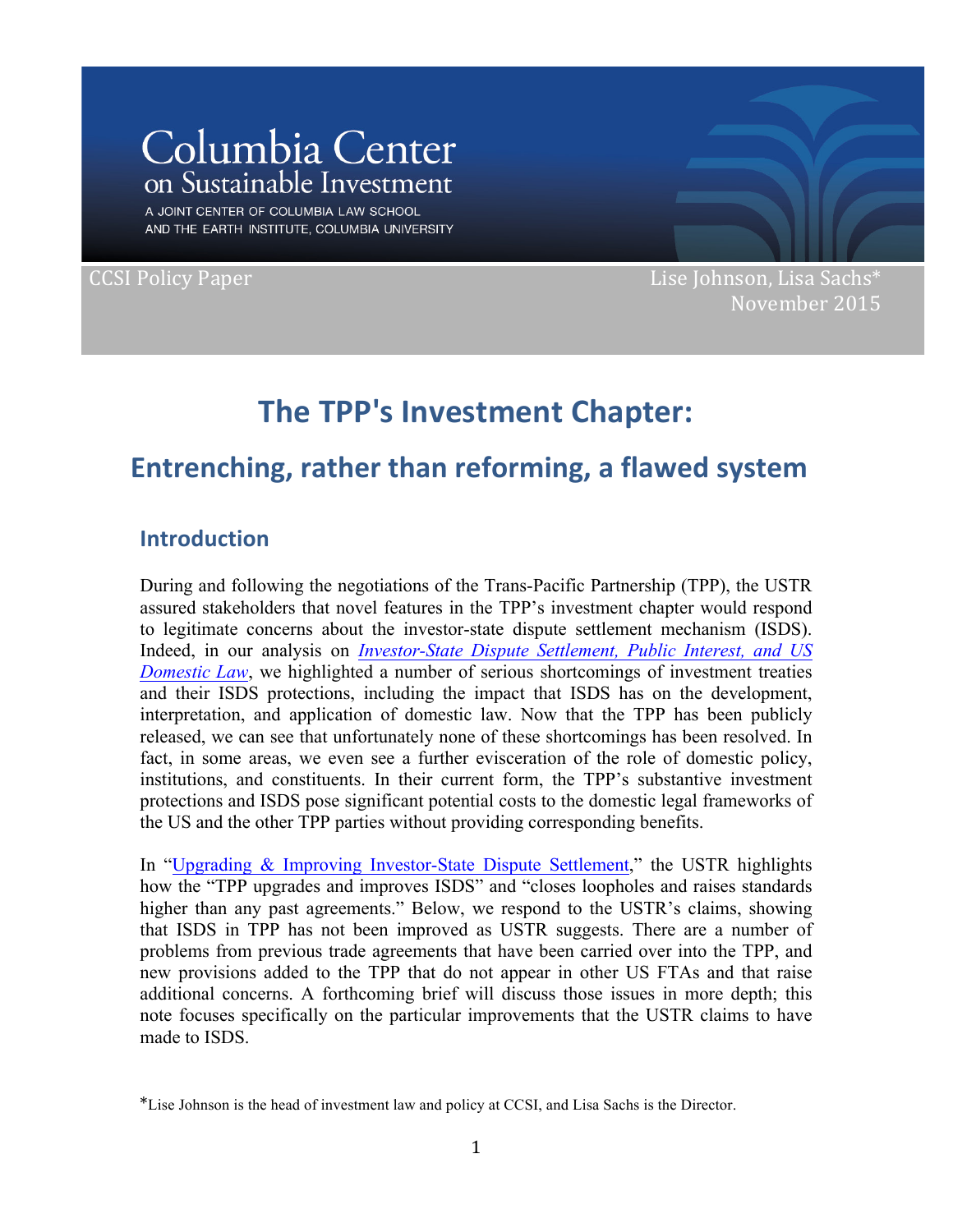### **Claims and Responses**

**USTR Claim: "Right to regulate. New TPP language underscores that countries retain the right to regulate in the public interest, including on health, safety, the financial sector, and the environment." (Point 1).**

Unfortunately, while the TPP might "underscore" that countries retain the right to regulate in the public interest, the agreement does not actually protect that right.

In article 9.15, the TPP states, "Nothing in [the Investment Chapter] shall be construed to prevent a Party from adopting, maintaining, or enforcing any measure *otherwise consistent with this Chapter* that it considers appropriate to ensure that investment activity in its territory is undertaken in a manner sensitive to environmental, health or other regulatory objectives." (emphasis added)

That article provides no real protection. Rather, it simply notes that the government can regulate in the public interest as long as, when doing so, the government complies with the Investment Chapter's requirements regarding treatment of foreign investors and investments. The words, "otherwise consistent with this Chapter," thus negate any protections otherwise purported to be given under that article. Consequently, and as under other investment treaties with ISDS, good faith measures taken in the public interest can still be successfully challenged under the agreement as violating the TPP's investor protections. That means a continued risk of claims that we've seen, such as claims seeking damages for:

- o efforts to strengthen and enforce environmental obligations;
- o efforts to restrict imports of adulterated drug products;
- o efforts to regulate and restrict smoking;
- o zoning measures relating to investment in or near protected areas;
- o measures regarding location and design of hazardous waste facilities, and transport of hazardous waste;
- o efforts to restrict profits of pharmaceutical companies;
- o application of bankruptcy law;
- o judicial decisions interpreting domestic intellectual property law and policy; and
- o government efforts to regulate tariffs and terms of service for essential public utilities.

Notably, the provision here can be contrasted with the TPP's treatment of other specific measures and policy issues. In the article on exceptions, for example, the TPP parties agreed to prevent investors from arguing that taxation measures violate the infamously vague and problematic fair and equitable treatment ("FET") obligation (discussed further below). That decision to carve out taxation from the FET obligation evidences the state parties' unwillingness to trust ISDS tribunals with the broad powers such tribunals otherwise have to interpret that potentially expansive FET obligation. Environmental,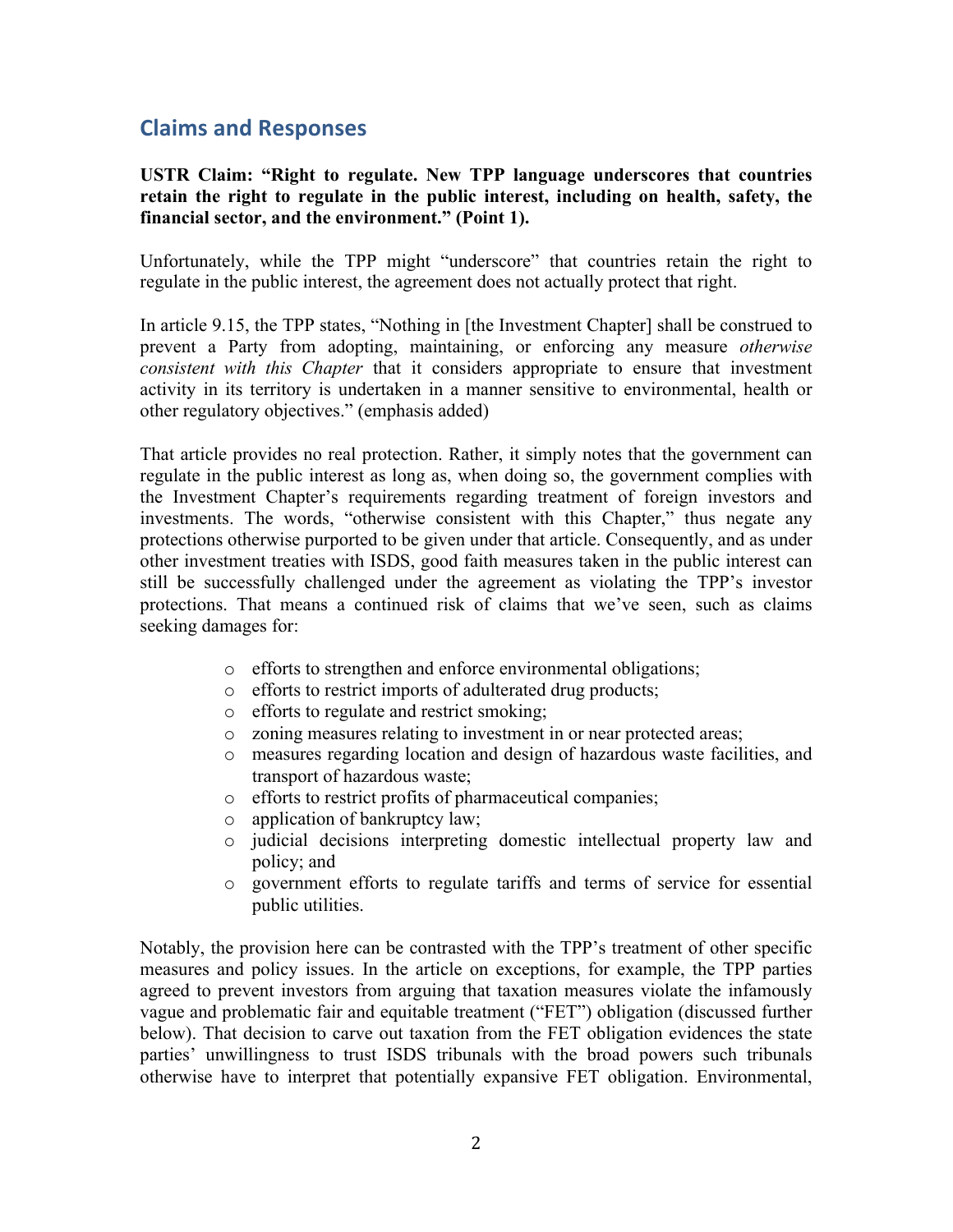health, and safety measures – while similarly complex and important of matters of law and policy – are not similarly safeguarded from the uncertainties of ISDS decisions.

Likewise, when investors challenge certain measures relating to financial services regulation, officials of the state parties to the treaty have the right to decide whether a "prudential measures" exception applies. Any determination the government officials make is binding on the tribunal. Again, this evidences the states' unwillingness to permit ISDS tribunals to decide complex issues with significant policy implications. In contrast, there is no such filter mechanism in the TPP for other areas of public interest regulation, such as environmental protection and public health, which would help to preserve the policy space of the state parties.

A third narrow issue that the TPP protects against ISDS challenges is liability for "tobacco control measures". This provision, adopted in response to the particularly controversial cases Philip Morris and its affiliates have filed against Australia<sup>1</sup> and Uruguay<sup>2</sup> to challenge those countries' anti-tobacco regulations, aims to protect government action in one important area of health policy; in so doing, it implicitly recognizes that the TPP's investment protections and ISDS mechanism can be used to challenge good faith, non-discriminatory measures taken to address undeniably serious issues of public concern, despite the language in article 9.15. While "tobacco control measures" are indeed deserved of protection from investor claims, so, too, are other measures to address environmental, health, and safety concerns, which necessarily remain vulnerable to challenge.

With the TPP, we thus see governments taking some steps to protect their ability to take action in certain discrete areas. Given the specific exclusions and filter mechanisms for taxation, financial services, and tobacco-related measures, the omission of other publicinterest related measures from those explicit carve outs means that other measures remain exposed to claims. So despite the claim that the TPP preserves the right of states to regulate in the public interest, many crucial areas of law such as environmental and health-related measures, which been targets of a number of ISDS cases filed to date, are not similarly safeguarded from investors' challenges.

#### **USTR Claim: "Burden of proof. TPP explicitly clarifies that an investor bears the burden to prove all elements of its claims, including claims on the minimum standard of treatment (MST)." (Point 2).**

**USTR Claim: "Expectations of an investor. TPP explicitly clarifies that the mere fact that a government measure frustrates an investor's 'expectations' does not itself give rise to an MST claim."(Point 4).**

<sup>&</sup>lt;sup>1</sup> Philip Morris Asia Limited v. Australia, UNCITRAL, PCA Case No. 2012-12. More information about this case is available at http://www.italaw.com/cases/851.

<sup>&</sup>lt;sup>2</sup> Philip Morris Brands Sarl v. Uruguay, ICSID Case No. ARB/10/7. More information about this case is available at http://www.italaw.com/cases/460.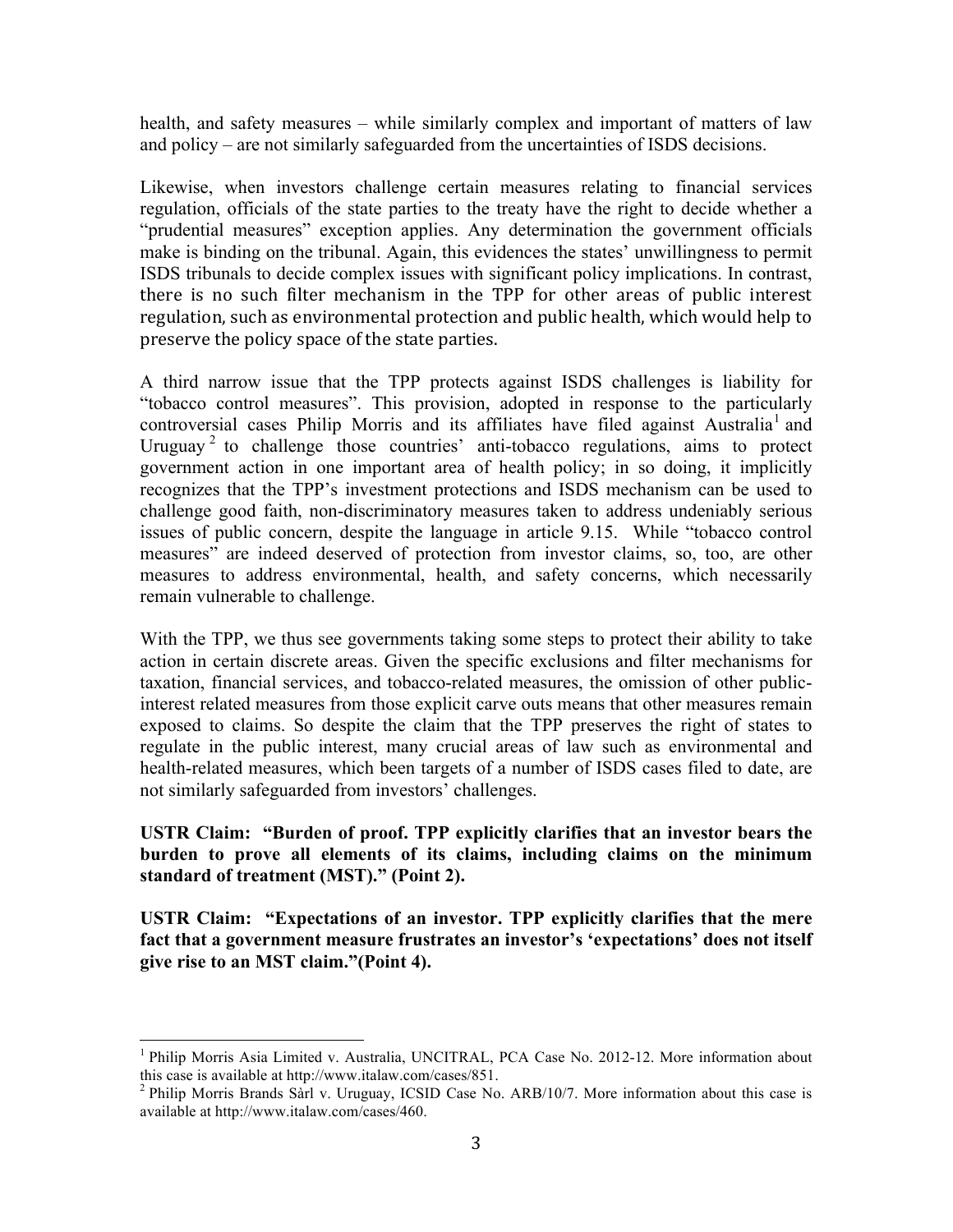These two changes ostensibly try to narrow tribunals' interpretations of the "fair and equitable treatment" or "FET" obligation.<sup>3</sup> The FET obligation has morphed over roughly the last 15 years from a relatively unknown and unused protection into the most common standard on which investors initiate and succeed on challenges to conduct by all branches (executive, legislative, and judicial) and levels (local, state, and federal) of government.

Many of the concerns about how investment treaty protections and ISDS favor foreign investors' rights and expectations over broader public interest aims are based on the increasing use of the FET standard, so improvements to this provision are essential. Unfortunately, the language added to the TPP text fails to address these concerns.

As the text of the TPP itself recognizes, the first "change" is language that merely confirms the standard rule in ISDS disputes: the investor bears the burden of establishing its claims. This is nothing new. It simply reiterates what is generally understood, so as hopefully to limit disputes on this point.

Importantly, however, expansive interpretations of the FET provision are not due to a failure by tribunals to impose a burden of proof *on the claimant*, but are due to the common practices of tribunals to treat that burden as being satisfied with only minimal evidence.<sup>4</sup> In light of the ease with which arbitrators have determined that they can identify the elements of an FET claim, merely reiterating the standard rule that the claimant has the burden to establish those elements will likely have little effect on reducing tribunal overreach.

The second change regarding the FET obligation not only fails to constitute an improvement but actually represents a step backward from previous US positions. In previous cases, the US has clearly asserted that investors' "legitimate expectations" are not elements of the FET obligation<sup>5</sup> and "impose no obligations on the State" under that provision. <sup>6</sup> In contrast, the new language, which states that a breach of an investor's "expectations" does not *alone* give rise to an MST claim, implicitly recognizes that "expectations" may in fact be relevant to establishing a violation of the FET standard.

<sup>&</sup>lt;sup>3</sup> Because the treaty states that the "FET" obligation incorporates and does not require conduct beyond that mandated under the "minimum standard of treatment", this note uses the terms "FET" and "MST" interchangeably.<br><sup>4</sup> This can be seen in recent cases decided under US treaties in which the tribunals determined that the FET

obligation prohibits "arbitrary" conduct, vaguely defined. *See, e.g*., Teco v. Guatemala, ICSID Case No. ARB/10/23, Award, December 19, 2013, para. 454; Bilcon v. Canada, PCA Case No. 2009-04, Award on Jurisdiction and Liability, March 17, 2015, paras. 442-444. This can also be seen in cases in which tribunals have determined that the FET obligation protects investors' "expectations". *See, e.g*., Bilcon, paras. 427-454. *See also*, Mesa v. Canada, PCA Case No. 2012-17, Second Submission of the United States, June 12, 2015, paras. 14-19 (stating that the tribunal erred in determining the contents of the FET obligation based on reference to other tribunal decisions rather than state practice and opinio juris).

<sup>&</sup>lt;sup>5</sup> Spence Int'l Inv. LLC v. Costa Rica, ICSID Case No. UNCT/13/2, Submission of the United States of America, April 17, 2015, para. 17.<br><sup>6</sup> *Id*. para. 18. *See also* Mesa v. Canada, PCA Case No. 2012-17, Second Submission of the United States,

June 12, 2015, para. 18.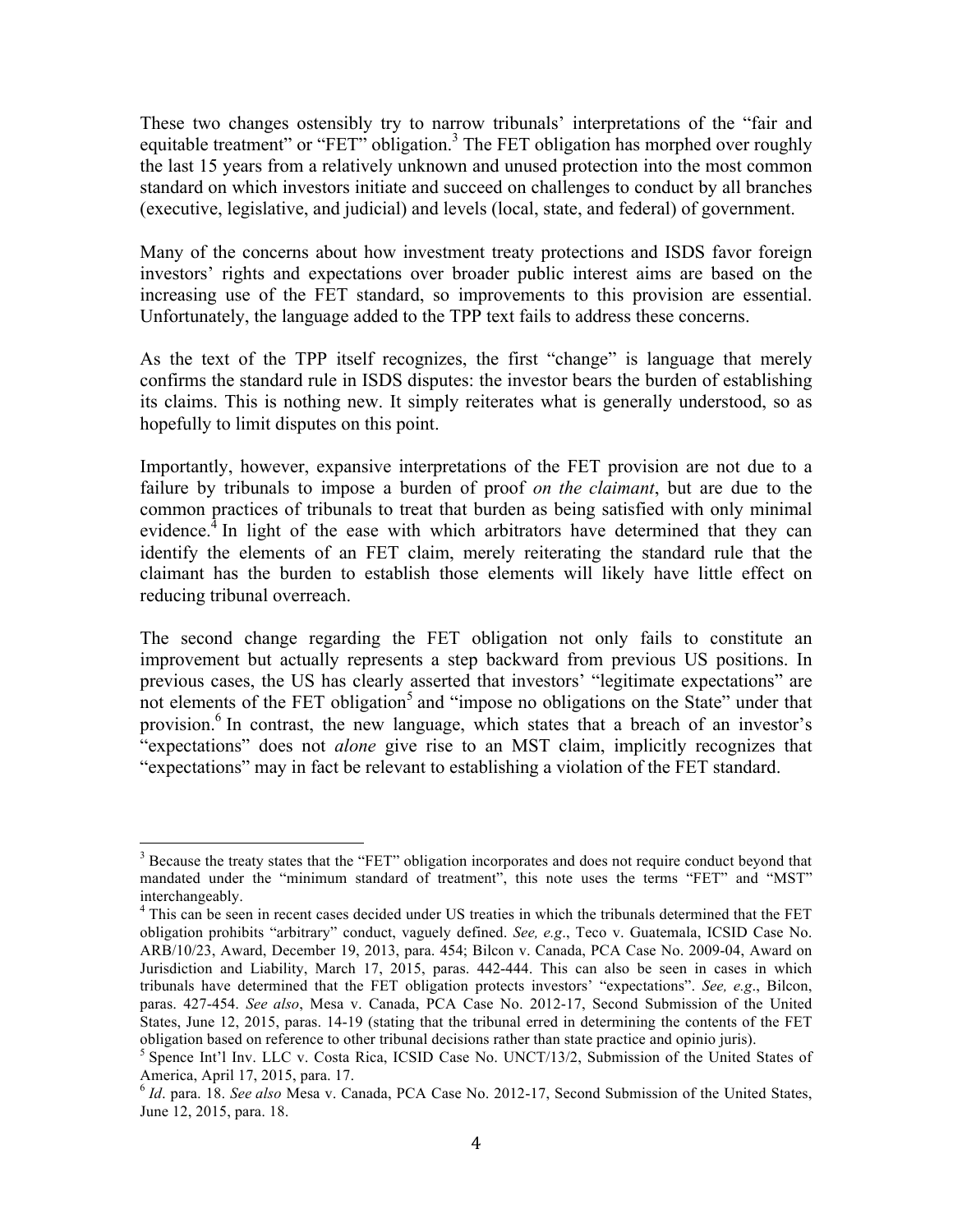This new language codifies – rather than corrects – problematic decisions such as the March 2015 NAFTA award in *Bilcon v. Canada*. <sup>7</sup> In that case, the majority of the tribunal<sup>8</sup> indicated that interference with investors' economic "expectations", standing alone, would not violate the FET obligation but was a factor to take into account in determining whether there had been a breach of that treaty provision.<sup>9</sup> Applying that approach, the tribunal gave disproportionate legal significance to the allegedly "reasonable expectations" of the investors that had been generated by non-binding statements of certain Canadian officials and general promotional materials designed to help the region attract new mining investments. Those "reasonable expectations", the tribunal determined, were later frustrated by federal and provincial environmental approvals processes, which ultimately resulted in decisions by federal and provincial officials to deny the investors their requested environmental permits. That the governments' actions frustrated the investors' "legitimate expectations" led the tribunal to conclude that Canada violated the NAFTA's FET obligation.

This case is instructive for assessing the TPP's "improvement": while the TPP states that the interference with an investor's "expectations" will not, *on its own*, constitute a violation of the FET obligation, it leaves the door wide open for future application of the *Bilcon* approach. Under that approach, a tribunal identifies what it considers to be reasonable or legitimate expectations – which may have been generated by a wide range of even non-binding government conduct and need not rise to the level of actual "rights" – and then strictly scrutinizes government actions or inactions to determine whether the investors' expectations were wrongly frustrated.<sup>10</sup> Frustration of investor "expectations" thus remains a key factor that can be used by tribunals to distinguish between government conduct that does, and does not, violate the FET obligation.

In summary, while there are two minor changes to the text of the FET obligation in the TPP, those changes are far from being adequate to ease – much less resolve – valid

 

<sup>7</sup> Bilcon v. Canada, PCA Case No. 2009-04, Award on Jurisdiction and Liability, March 17, 2015

<sup>&</sup>lt;sup>8</sup> One arbitrator in this case dissented, critiquing the majority's review of the facts and its application of the FET obligation. According to the dissenting arbitrator, the majority's approach is a "significant instruction into domestic jurisdiction," "will create a chill on the operation of environmental review panels," and will result in investors being able to "import[] a damages remedy that is not available under Canadian law." (para. 49). Even more problematically, the dissenting arbitrator stated, the majority's decision was an "intrusion into the environmental public policy of the state." (*Id*.). Bilcon v. Canada, Dissenting Opinion of Professor Donald McRae, March 10, 2015.

 $9$  *Id.* 

<sup>10</sup> *See also Bilcon*, para. 572. In *Bilcon*, the tribunal added that when investor "expectations" are frustrated, that is considered to be a "special circumstance[]" in which changes in or application of government law and policy are more likely to be successfully challenged. The tribunal noted that some tribunals "express a cautious approach about using investor expectations to stifle legislative or policy changes by state entities that have the authority to revise law or policy." It added, however, that such authority is "not absolute; breaches of the [FET obligation] might arise in some special circumstances" such as when they are "contrary to earlier specific assurances by state authorities that the regulatory framework would not be altered to the detriment of the investor." Tribunals' protection of *expectations* (as opposed to *rights*) generated by "specific assurances" provides investors greater protection against regulatory change than they are provided under US domestic law. See Lise Johnson and Oleksandr Volkov, *Investor-State Contracts, Host-State "Commitments" and the Myth of Stability in International Law*, 24 AM. REV. INT'L ARB. 361 (2013)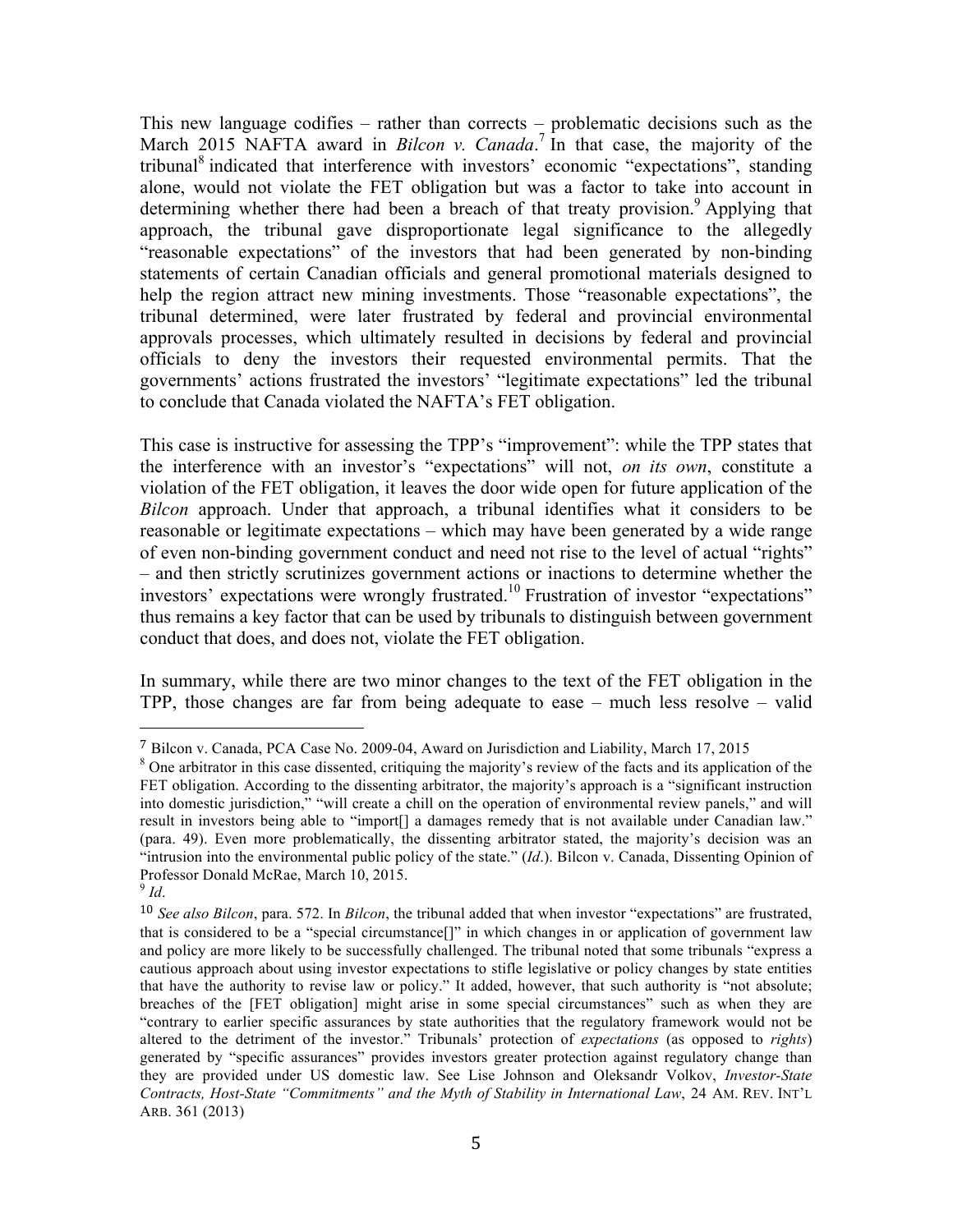concerns about the risk that investors will continue to be able to use this provision to expand the strength of their economic "expectations" at the expense of broader public interests.

The FET obligation has only figured in ISDS jurisprudence for 15 years, but has inspired disproportionate ire, uncertainty, litigation, and liability in that time. With the TPP, it is crucial to avoid entrenching and exacerbating well-recognized existing problems, and to seize the opportunity to make real improvements.

One such improvement would be to exclude the FET obligation altogether, or to exclude it from ISDS and leave it only subject to state-to-state dispute resolution. Alternatively, the TPP could clearly rein in the standard so that it is expressly limited to a protection against denial of justice after exhaustion of local remedies – a much narrower, but still significant protection. $11$ 

**USTR Claim: "Dismissal of frivolous claims. TPP includes a new standard permitting governments to seek expedited review and dismissal of claims that are manifestly without legal merit." (Point 3).**

**USTR Claim: "Expedited review and dismissal of claims. As in U.S. courts, TPP allows panels to review and dismiss certain unmeritorious claims on an expedited basis." (Point 12).**

**USTR Claim: "Attorney's fees for frivolous claims. A panel may award attorney's fees and costs in cases of frivolous claims." (Point 13).**

These three provisions attempt to address the same problem: how to prevent, or ensure relatively prompt dismissal of, frivolous or meritless investor claims. While it is better to

 $11$  Indeed, this narrower view of the FET obligation would be consistent with positions taken by the United States in ISDS disputes, in which US attorneys have stated that the FET obligation does not reach far, if at all, beyond the obligation not to deny justice to foreign investors. In *Spence v. Costa Rica*, for example, the United States explained:

Currently, customary international law has crystallized to establish a minimum standard of treatment in only a few areas. One such area, which is expressly addressed in Article 10.5, concerns the obligation to provide "fair and equitable treatment," which includes, for example, the obligation not to deny justice in criminal, civil or administrative adjudicatory proceedings.

*Spence*, Submission of the United States of America, April 17, 2015, para. 13. *See also* Apotex Holdings Inc. v. United States, ICSID Case No. ARB(AF)/12/1, Counter-memorial on Merits and Objections to Jurisdiction of Respondent United States of America, December 14, 2012, para. 353. ("Sufficiently broad State practice and opinio juris thus far have coincided to establish minimum standards of State conduct in only a few areas, such as the requirements to provide compensation for expropriation; to provide full protection and security (or a minimum level of internal security and law); and to refrain from denials of justice. In the absence of an international law rule governing State conduct in a particular area, a State is free to conduct its affairs as it deems appropriate.").

Experience with ISDS disputes to date illustrates that unless the treaty itself clearly limits the scope of the FET obligation, arbitrators are willing to interpret it expansively.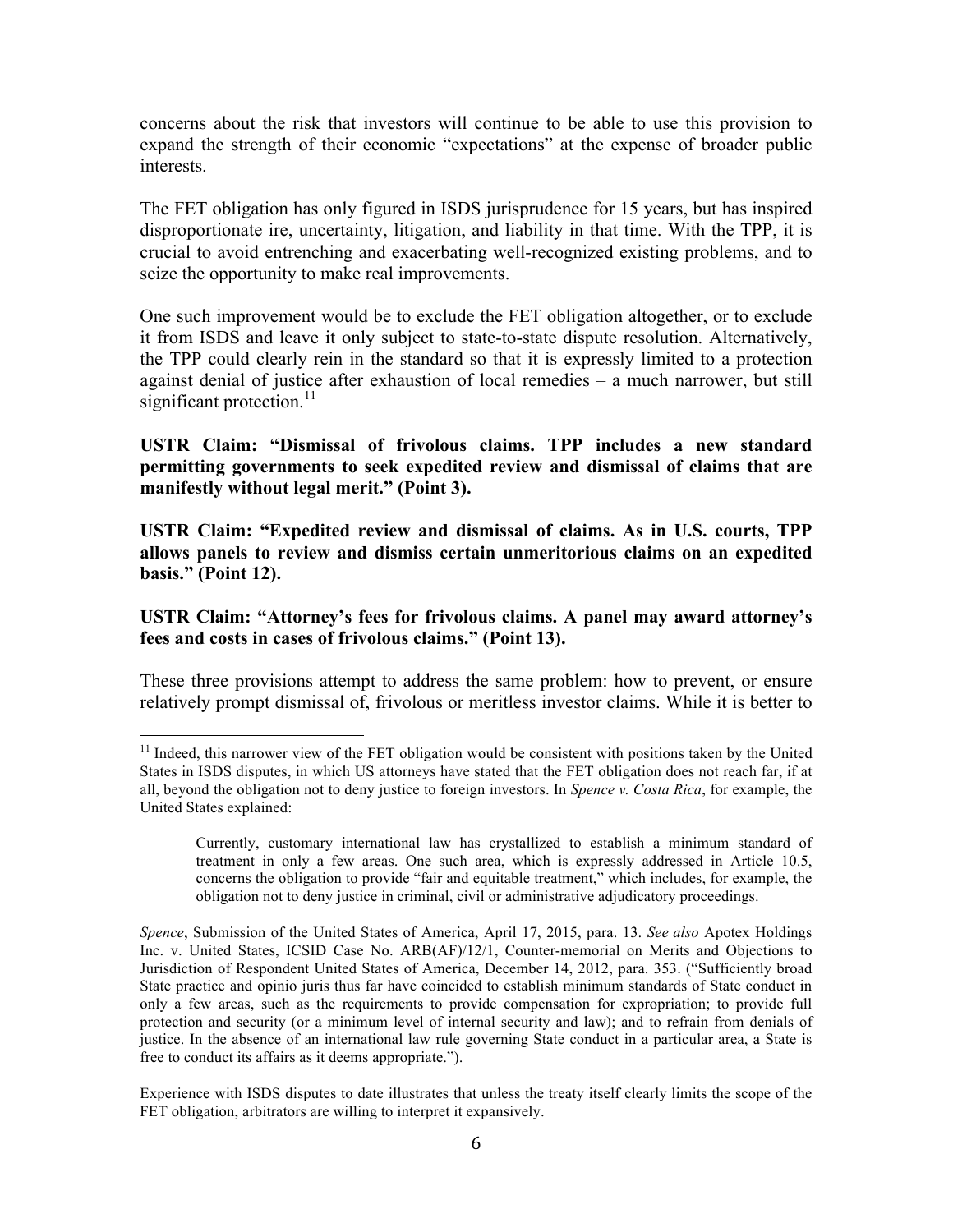have such provisions than not, these provisions, as drafted, will not have an appreciable effect on limiting such claims.

First, some other agreements, including the US-DR-CAFTA<sup>12</sup> and US-Peru FTA,  $^{13}$ already have very similar provisions regarding dismissal of meritless claims, as do ICSID's Arbitration Rules, which govern many ISDS cases.<sup>14</sup> The US-DR-CAFTA and US-Peru FTA, for example, state:

… a tribunal shall address and decide as a preliminary question any objection by the respondent that, as a matter of law, a claim submitted is not a claim for which an award in favor of the claimant may be made under Article 10.26 [Awards].<sup>15</sup>

In the TPP, the text adds the words in bold:

… a tribunal shall address and decide as a preliminary question any objection by the respondent that, as a matter of law, a claim submitted is not a claim for which an award in favour of the claimant may be made under Article 9.28 [Awards] **or that a claim is manifestly without legal merit**. 16

The minor change in wording in the TPP does not represent a significant improvement over previous treaties.

Second, although the USTR states that the TPP's mechanisms for early dismissal of frivolous claims are based on the US Federal Rules of Civil Procedure, the TPP's protections for governments are actually significantly narrower than those provided under the Federal Rules.<sup>17</sup>

Third, even without the language in the TPP expressly stating that tribunals may award attorneys' fees and costs against investors that file frivolous claims (and respondent states that assert frivolous defenses), tribunals already had this power. <sup>18</sup> As data show, however, tribunals have been reluctant to use this authority.<sup>19</sup> Typically, tribunals order each side – the investor and the state – to bear its own costs (which on average amount to roughly \$4.5 million for each side),<sup>20</sup> irrespective of who wins or loses. In some cases, such as when a claim or defense is obviously frivolous, the tribunals have ordered the losing

<sup>&</sup>lt;sup>12</sup> Art. 10.20(4)-(6).<br><sup>13</sup> Art. 10.20(4)-(6).

<sup>&</sup>lt;sup>15</sup> US-DR-CAFTA, art. 10.20(4); US-Peru FTA, art. 10.20(4).<br><sup>16</sup> Art. 9.22(4) (emphasis added). <sup>17</sup> See discussion in LISE JOHNSON, NEW WEAKNESSES: DESPITE A MAJOR WIN, ARBITRATION DECISIONS IN 2014 INCREASE THE US'S FUTURE EXPOSURE TO LITIGATION AND LIABILITY 10-12 (CCSI January 2015), http://ccsi.columbia.edu/files/2014/03/Brief-on-US-cases-Jan-14.pdf.

<sup>&</sup>lt;sup>18</sup> See, e.g., ICSID Convention, art. 61(2); 2010 UNCITRAL Arbitration Rules, art. 42. Other US treaties pre-dating the TPP have also included this provision. See US-DR-CAFTA, art. 10.20(6).<br><sup>19</sup> Matthew Hodgson, *Counting the Costs of Investment Treaty Arbitration*, 9 GLOBAL ARB. REV., March

<sup>24, 2014.</sup> http://globalarbitrationreview.com/news/article/32513/.<br><sup>20</sup> *See id.* (finding that average costs for respondent states were US\$ 4,437,000 and US\$ 4,559,000 for

claimants).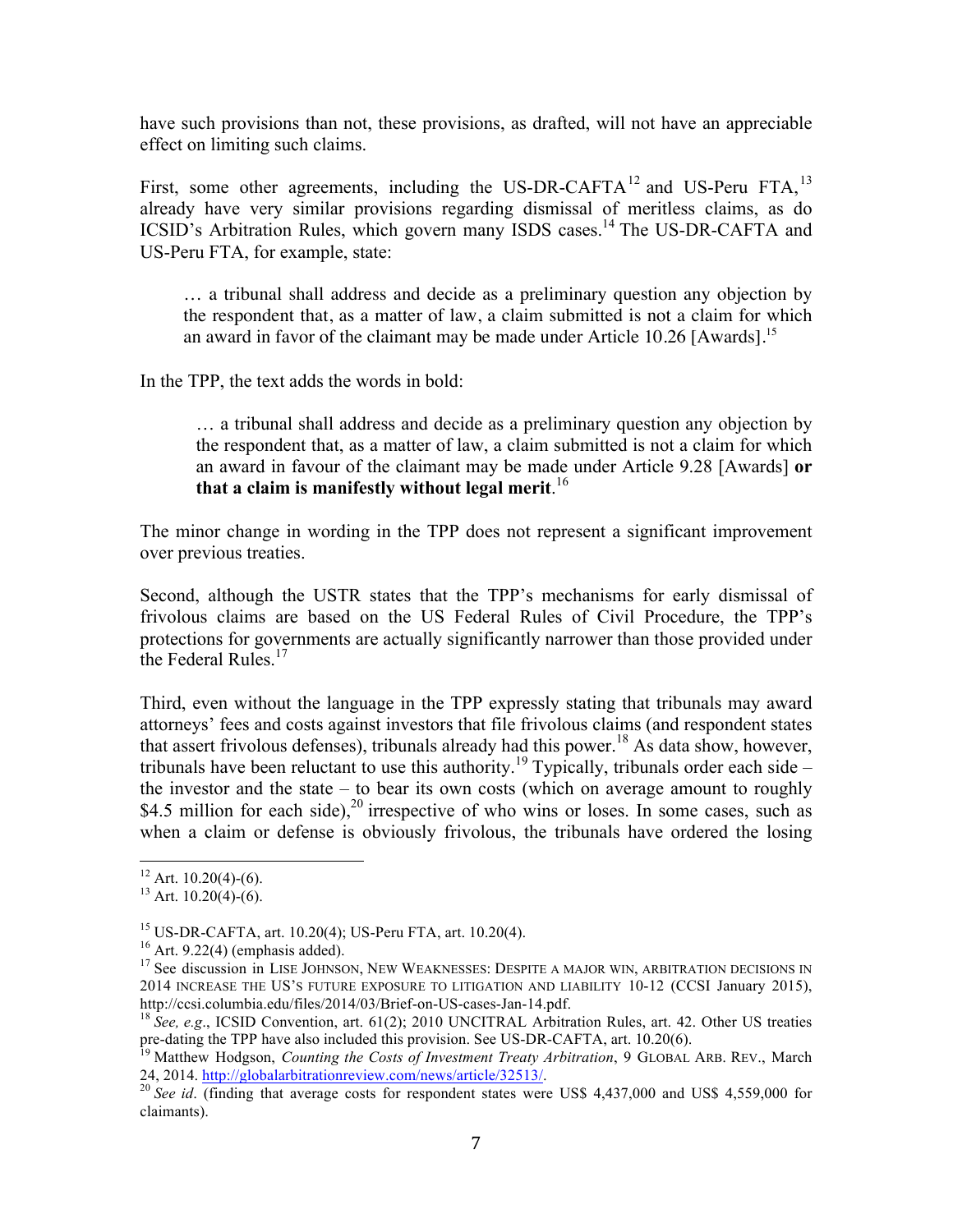party to pay the legal fees and costs of the winning party. Tribunals, however, have been more likely to require losing states to cover the costs of winning investors, than to require losing investors to cover the costs of winning states.<sup>21</sup> Simply reiterating the power of tribunals to award costs in favor of states is not likely to change these trends.

#### **USTR Claim: "Arbitrator ethics. TPP countries will provide detailed additional guidance on arbitrator ethics and issues of arbitrator independence and impartiality.**" **(Point 5).**

This is a very important potential development. Private arbitrators are not bound by the same rules of independence, impartiality, and public integrity that domestic systems require of judges. And despite the fact that very serious concerns have been raised about arbitrator ethics in ISDS disputes for years, $^{22}$  there has been no serious effort among the arbitration community to commit to any meaningful self-regulation. As the TPP does not actually resolve this issue but punts it back to the parties to address in the future, it remains to be seen whether this provision will actually help to resolve these concerns about arbitrators.

#### **USTR Claim: "Clarifying rules on non-discrimination. TPP explicitly clarifies that tribunals evaluating discrimination claims should analyze whether the challenged treatment distinguishes between investors or investments on the basis of legitimate public welfare objectives." (Point 6).**

Recent NAFTA decisions such as *Bilcon v. Canada* and *Apotex II v. United States<sup>23</sup>* illustrate the very real need to prevent continued abuse of treaties' non-discrimination standards (i.e., the national treatment obligation and the most-favored nation treatment obligation). The TPP, however, does not provide an adequate solution.

The non-discrimination obligations in investment treaties aim to prevent states from discriminating against covered foreign investors/investments, whether that discrimination is in favor of domestic investors/investments (the national treatment obligation) or in favor of other foreign investors/investments (the most-favored nation treatment obligation). However, rather than using those non-discrimination obligations to protect against and recover for *nationality-based discrimination*, foreign investors and investments are using those treaty provisions to challenge *any* disparate government treatment.

In *Bilcon v. Canada*, for example, the investors successfully argued to the tribunal that Canada had violated the national treatment obligation because officials had denied their environmental permit for a controversial mining project, while other mining projects had been allowed to proceed. As Canada highlighted, those other environmental approvals

<sup>&</sup>lt;sup>21</sup> *Id*.<br><sup>22</sup> NATHALIE BERNASCONI-OSTERWALDER ET AL., ARBITRATOR INDEPENDENCE AND IMPARTIALITY: EXAMINING THE DUAL ROLE OF ARBITRATOR AND COUNSEL (IISD 2010).<br><sup>23</sup> Apotex Holdings and Apotex Inc. v. United States, ICSID Case No. ARB(AF)/12/1, Award, August 25,

<sup>2014</sup> [hereinafter "*Apotex II*"]. This case is discussed *infra*, n.26.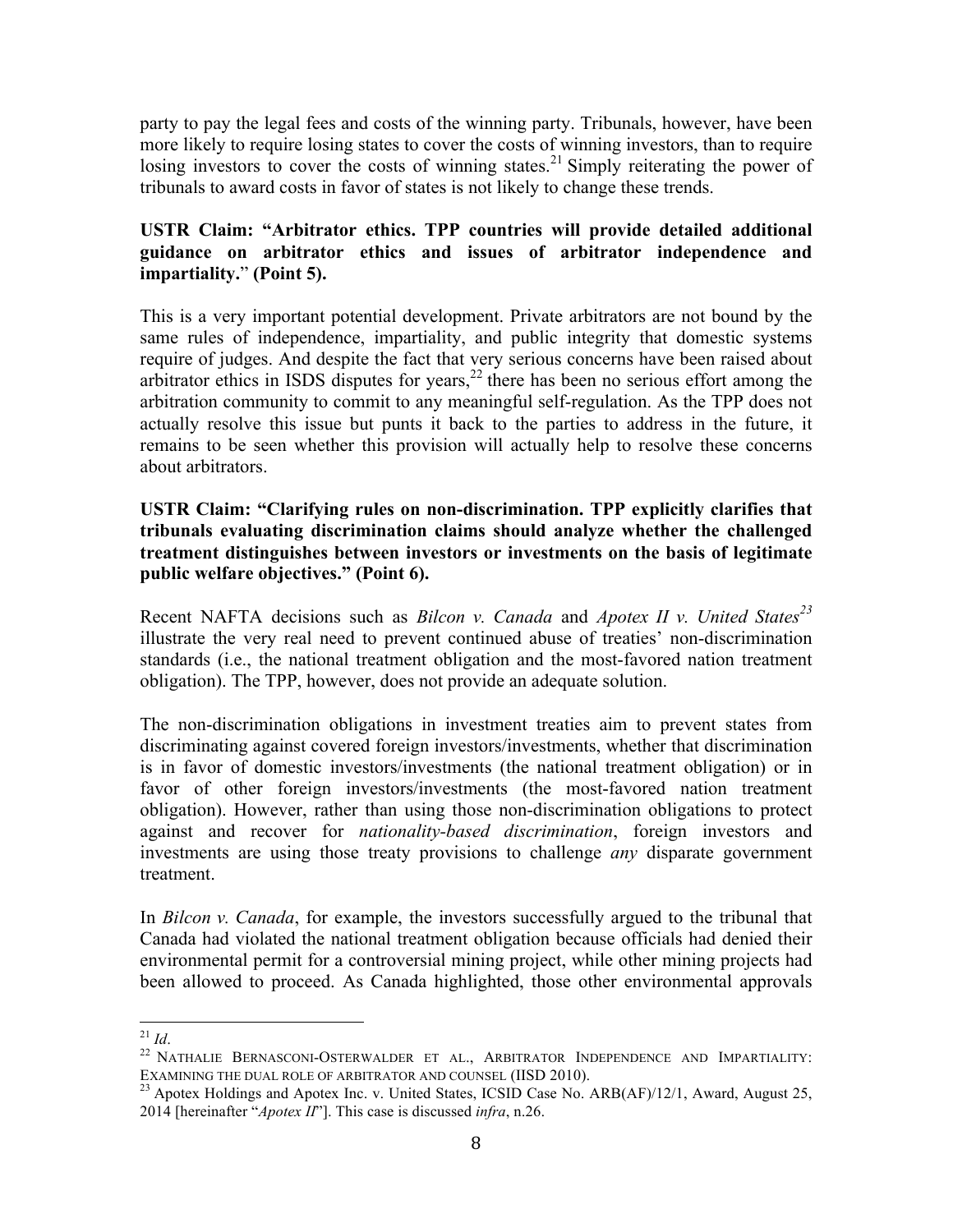had involved proposals for projects of different scope, in different locations, and raising different concerns. Those differences, Canada, argued, meant that the Bilcon project was not in "like circumstances" with other mining projects, and that the government was justified in treating the Bilcon project differently than other mining projects.

The tribunal, however, disagreed with Canada. The tribunal determined that the "adverse treatment" accorded to the Bilcon investment as compared to other "similar" extractive industry projects was not "a rational government policy," and was inconsistent "with the investment liberalizing objectives of the NAFTA."<sup>24</sup> The tribunal therefore found that Canada had violated the national treatment obligation. Notably, the tribunal reached this conclusion even though it declined to conclude that Canada's decisions denying the Bilcon project's environmental permits were motivated by any intent to discriminate against the investors based on their nationality.<sup>25</sup>

This case evidences how non-discrimination obligations can be used by investors and tribunals to second-guess regulatory decisions and prevent strengthening of environmental and other standards over time.<sup>26</sup> Even in cases where there is no evidence of nationality-based discrimination, states can be held liable.

The risk of claims is particularly high in the context of administrative enforcement actions that often and, in some cases, necessarily result in disparate treatment of different actors. As Judge Richard Posner has explained, public agencies must use their resources efficiently.<sup>27</sup> Depending on the context, this may mean that an agency will prioritize

Reviewing Apotex's claims, the ISDS tribunal agreed that US regulators did treat foreign drug manufacturers differently when taking enforcement actions against various problem companies located in different parts of the world. Based on that finding of disparate treatment, and despite the lack of any evidence of government intent to discriminate on account of nationality, the tribunal stated it *would find* the US Government liable for breaching its non-discrimination obligations unless the Government could establish that the various companies were not in "like circumstances" and that the Government therefore could legitimately accord them different treatment.

Ultimately, the tribunal agreed with the US Government that the companies were not in "like circumstances"; nevertheless, the tribunal's willingness to second guess the Government's action absent any allegation that the FDA's enforcement decisions were erroneous, and absent any evidence that they were motivated by the investor's nationality, highlights how vulnerable states are to litigation and potential liability arising out of enforcement actions taken against foreign-owned companies. Given the reality that governments lack the resources to investigate and prosecute all violations of the law, and must exercise their discretion regarding when, how, and against which company or companies to take action, these types of claims may become common strategies for companies trying to frustrate enforcement decisions.<br><sup>27</sup> RICHARD A. POSNER, ECONOMIC ANALYSIS OF LAW 662-665 (5<sup>th</sup> ed 1998).

<sup>&</sup>lt;sup>24</sup> *Bilcon*, para. 724.<br><sup>25</sup> *Bilcon*, paras. 685-731.<br><sup>26</sup> Another dispute raising these issues was *Apotex II v. United States*, ICSID Case No. ARB(AF)/12/1. In *Apotex II*, the Canadian claimant alleged that the US Government violated the most-favored nation treatment obligation when the Food and Drug Administration (FDA) restricted imports of its pharmaceutical products due to sub-standard manufacturing practices. The Canadian company did not dispute that it had in fact violated relevant manufacturing standards; rather, it argued that the US violated the NAFTA's non-discrimination obligation by restricting its imports but not similarly restricting imports from other overseas drug manufacturers that had similarly violated required manufacturing standards.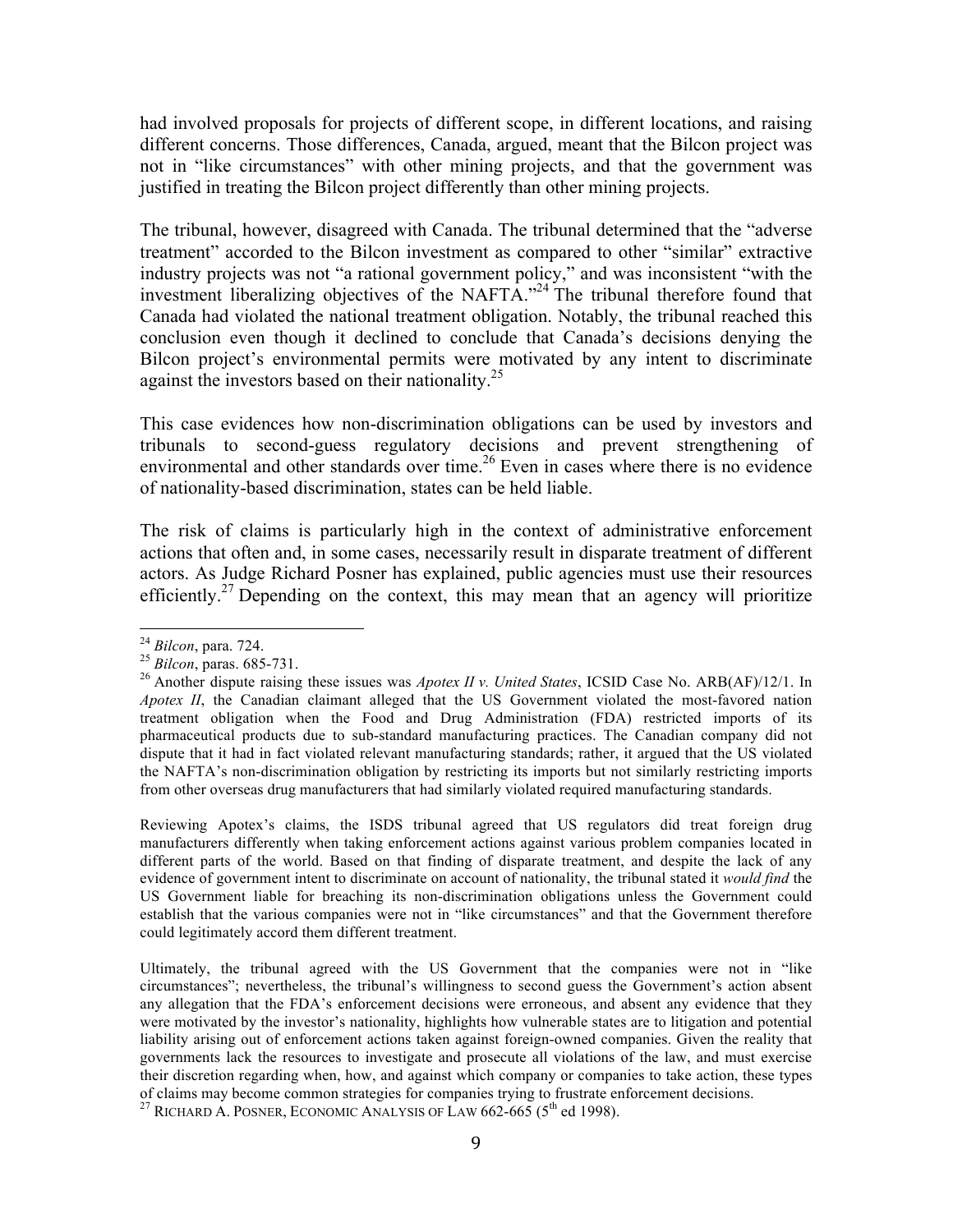taking action based on such factors as how easy or cost-effective the case will be to prove (which may also depend on the resources the defendant is willing to expend to defend the case), how important the case is for setting precedent, the severity of the violation, and/or the gains to the agency that will be generated through enforcement. Allowing a foreign investor to challenge any instance of disparate treatment on the ground that other projects were allowed to proceed or were not sanctioned (or not sanctioned as severely) for violations of the law, and allowing tribunals to scrutinize enforcement decisions based on their (unreviewable) conceptions of what is "rational" or "legitimate", undermines the very nature and means of administrative enforcement.

In order to prevent future similar cases, one approach for the TPP could have been to clearly specify that a foreign investor seeking to recover on a non-discrimination claim must establish that the government *discriminated against it on account of its nationality*. Yet the language in the TPP contains no such requirement.

Rather, the TPP's language is similar to that in previous US treaties. The national treatment obligation, for example, states:

Each Party shall accord to covered investments treatment no less favourable than that it accords, in like circumstances, to investments in its territory of its own investors with respect to the establishment, acquisition, expansion, management, conduct, operation, and sale or other disposition of investments.<sup>28</sup>

In order to purportedly clarify interpretation and application of the Investment Chapter's non-discrimination obligations, the TPP text adds a footnote stating that, when determining whether different groups of investors or investments are in "like circumstances" and are, therefore, entitled to equal treatment, the tribunal is to look at the "totality of the circumstances, including whether the relevant treatment distinguishes between investors or investments on the basis of legitimate public welfare objectives."<sup>29</sup>

This new language will not be effective in preventing future *Bilcon*- and *Apotex II*-<sup>30</sup> type cases. Instead of requiring investors to establish nationality-based discrimination, this language invites foreign investors to pressure governments by bringing speculative claims through ISDS and asking tribunals for a second opinion on whether they agree that government actions or policies differentiating between investors (on grounds other than nationality) were "legitimate".

<sup>&</sup>lt;sup>28</sup> Ch. 9, art. 9.4(2).<br><sup>29</sup> Ch. 9, n.14. There is also a "Drafter's Note on Interpretation of 'In Like Circumstances' under Article II.4 (National Treatment) and Article II.5 (Most-Favoured-Nation Treatment)." That note, however, similarly fails to clearly indicate that discrimination on account of nationality is a required element to establish a breach. Moreover, the legal force of this "Drafter's Note" is unclear. Unlike, for example, Annex 9-A, which clarifies the TPP parties' "shared understanding" on the meaning of "customary international law," and Annex 9-B, which confirms the parties' "shared understanding" on the meaning of an expropriation, the "Drafter's Note" is not made part of the TPP's text.

<sup>30</sup> *See supra* n.26.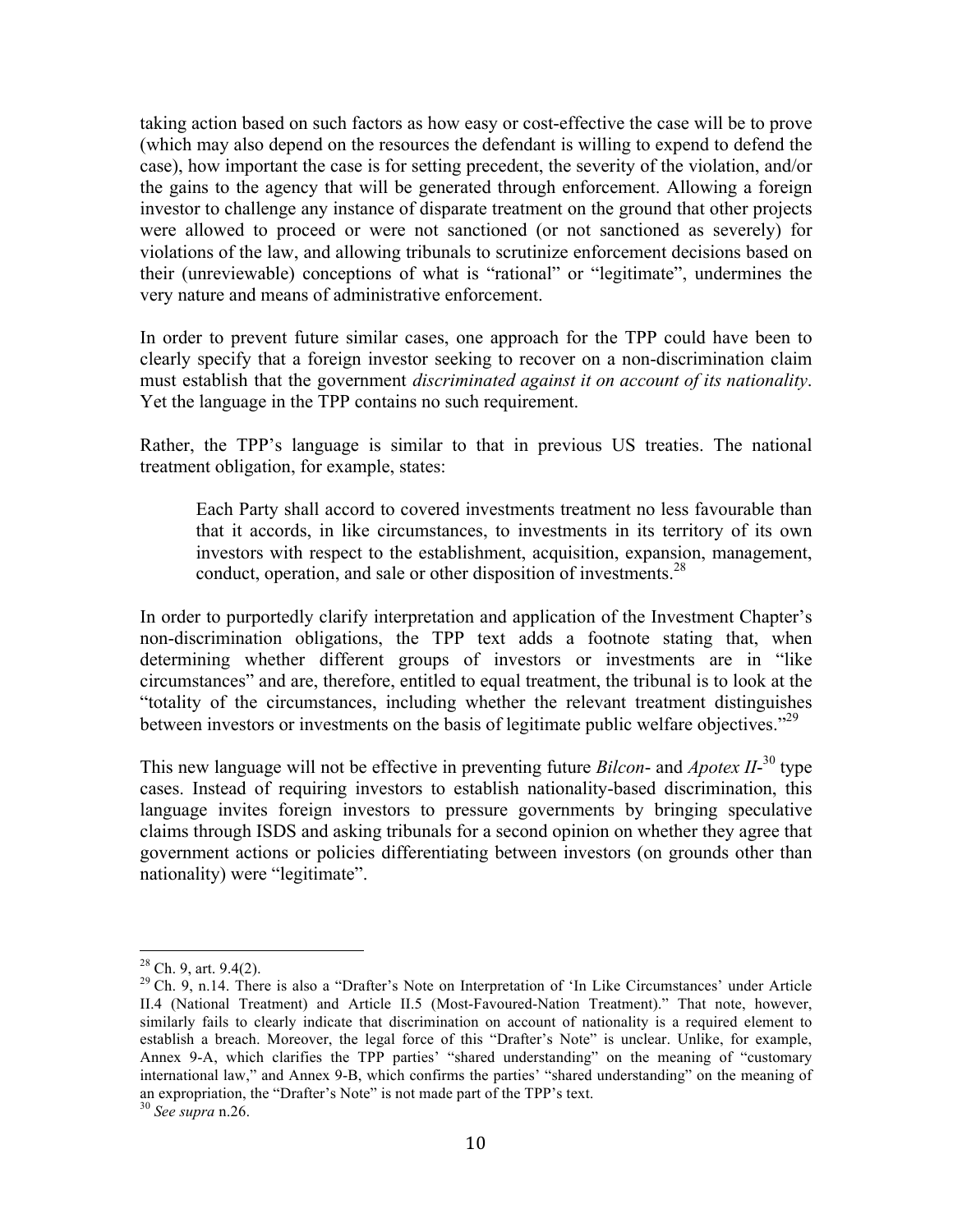Notably, this standard under the TPP differs markedly from the standard for establishing discrimination on account of race or nationality in violation of the Equal Protection Clause of the US Constitution. To establish that a facially neutral law that has disparate impacts on different individuals or entities violates Constitutional protections against race- and nationality-based discrimination, a plaintiff must prove an intent or motive to discriminate on those grounds.<sup>31</sup> The US Supreme Court has also explained that discriminatory intent or motive is more than an "awareness of consequences. It implies that the decisionmaker … selected or reaffirmed a particular course of action at least in part 'because of,' not merely 'in spite of,' its adverse effects upon an identifiable  $g$ roup." $^{32}$ 

Under these standards, if there were a US environmental law that, on its face, equally applied to all foreign- and domestic-owned firms, but that resulted in more domesticowned firms being granted environmental permits than foreign-owned firms, the foreign firms could argue that the government's disparate treatment of their applications violated the Equal Protection Clause. To succeed on their claim, they would need to establish that the disparate treatment was motivated by the government's intent to discriminate against the firms based on their nationality. Under the TPP, in contrast, no such showing would need to be made. In contrast to the claim by USTR that the protections in investment treaties "are designed to provide no greater substantive rights to foreign investors than are afforded under the Constitution and U.S. law,"33 the rights given to foreign investors to challenge any law, regulation, or action that affects it differently from other investors are substantially greater than the rights provided all investors under US domestic law.

#### **USTR Claim: "Scope of available damages. TPP explicitly limits damages that an investor can recover to damages that an investor has actually incurred in its capacity as an investor, to address concerns about claimants seeking ISDS damages arising from cross-border trade activity." (Point 7).**

This is a useful clarification. The United States, Mexico, and Canada had already made this argument before NAFTA tribunals; but, despite agreement by all three NAFTA parties on this point, at least one tribunal has rejected their position.<sup>34</sup>

Through this clarification, the TPP states prevent future tribunals from similarly adopting their own idiosyncratic interpretations and disregarding states' intent.

#### **USTR Claim: "TPP also includes a range of important additional ISDS safeguards. Many of these safeguards go beyond what was included in past trade deals like NAFTA. These key ISDS safeguards include:**

<sup>&</sup>lt;sup>31</sup> Washington v. Davis, 426 U.S. 229, 243-245 (1976).<br><sup>32</sup> Pers. Adm'r of Mass. v. Feeney, 442 U.S. 256, 279 (1979) (internal citations omitted).<br><sup>33</sup> USTR, "Fact Sheet: Investor-State Dispute Settlement" (March 2015),

<sup>&</sup>lt;sup>34</sup> See Cargill v. Mexico, ICSID Case No. ARB(AF)/05/2, Award, September 18, 2009, pp. 125-160; see *also* Mexico v. Cargill, Court File No. C52737, Factum of the Intervenor of the United States of America, December 31, 2011 (Ont. Ct. App.), pp. 12-14.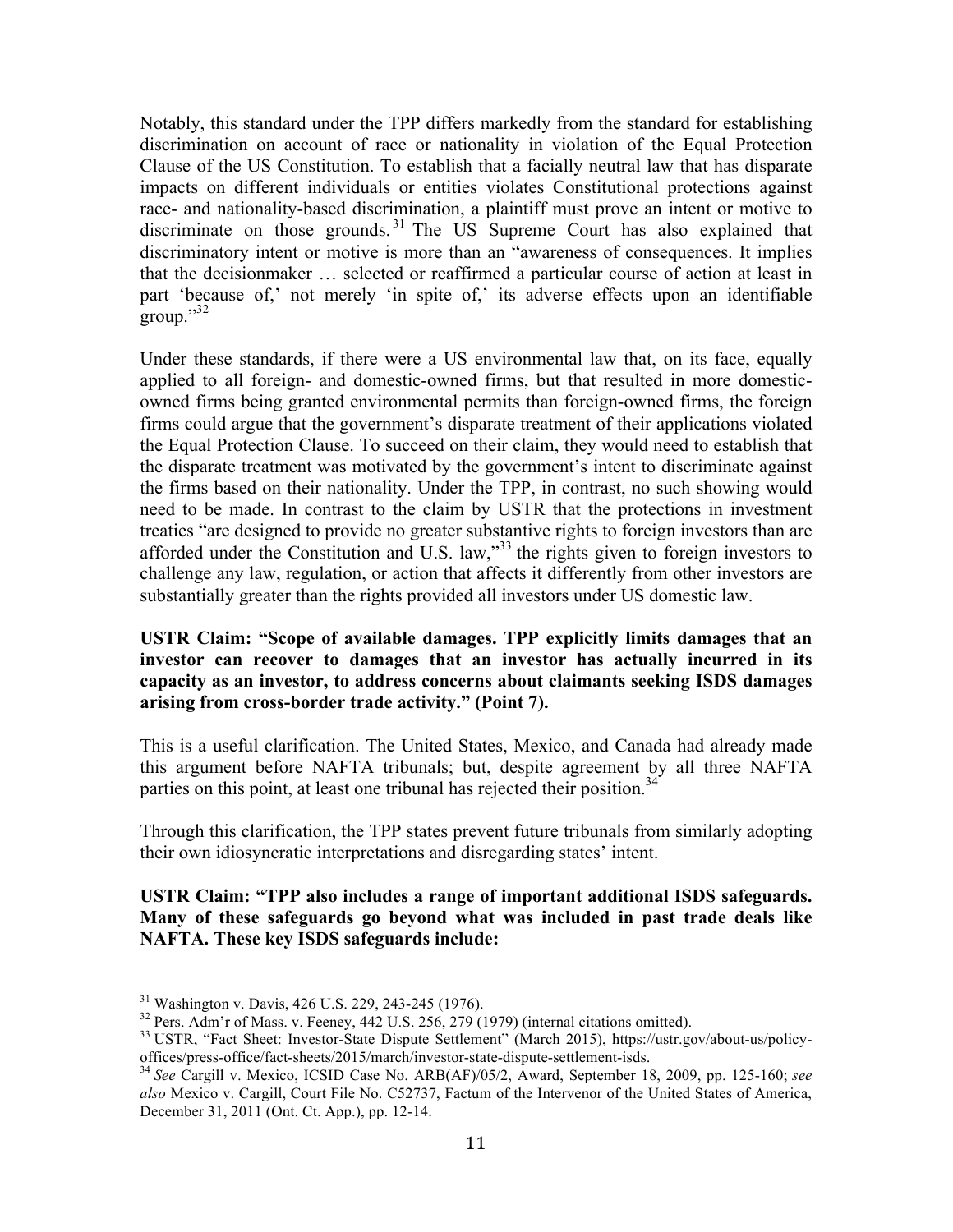**Transparency. TPP requires ISDS panels to 'conduct hearings open to the public' and to make public all notices of arbitration, pleadings, submissions, and awards. (Point 8).**

**Public participation. Members of the public and public interest groups—for example, labor unions, environmental groups, or public health advocates— can make amicus curiae submissions to ISDS panels 'regarding a matter of fact or law within the scope of the dispute.'" (Point 9).**

Since the NAFTA was concluded over ten years ago, there have been significant improvements in a number of treaties to increase transparency of ISDS. Nevertheless, the language on transparency in the TPP represents a step backward as compared to other recent US trade agreements. Moreover, the fact remains that ISDS is a process that excludes a range of interested and affected stakeholders.

First, the TPP adds language not contained in other US trade agreements which states that each government "should endeavor to apply [its laws on freedom of information] in a manner sensitive to protecting from disclosure information that has been designated as protected information" in ISDS proceedings. This provision can potentially be used to prevent information submitted or issued in the ISDS proceedings from being disclosed to the public even if such information could otherwise be released to the public under the US Freedom of Information Act.

Second, in the US (as in many other countries), agreeing to ISDS in the first place represents a significant shift of power to the federal executive branch (the "Government") to decide how to litigate and resolve investor-state disputes. This shift of power comes at the expense of a wide variety of other stakeholders both within and outside of that branch, including state and local governments, and citizens impacted by investments.

Given the myriad effects any given ISDS dispute can have on a wide range of government agencies, private sector industries, and various non-governmental organizations, there is a legitimate concern about whether the Government is actually willing and able to represent adequately all of those stakeholders' interests.<sup>35</sup> Indeed, as US courts have stated, when an individual's or entity's "concern is not a matter of 'sovereign interest,' there is no reason to think the government will represent it."<sup>36</sup>

Under domestic law, to ensure that such diverse concerns are in fact represented in US court cases, US statutes and court doctrines guarantee that, in appropriate cases, private individuals and entities can actually intervene in and become party to a case involving the Government in order to protect their own interests.<sup>37</sup> ISDS, however, provides no such

 <sup>35</sup> Kleissler v. United States Forest Serv., 157 F.3d 964, 974 (3d Cir. Pa. 1998); *see also* Am. Farm Bureau Fed'n v. United States EPA, 278 F.R.D. 98, 111 (M.D. Pa. 2011).<br><sup>36</sup> Mausolf v. Babbitt, 85 F.3d 1295, 1303 (8th Cir. Minn. 1996).

 $37$  FED. R. CIV. P. 24(a) (under which a moving party can intervene in a dispute as a matter of right if it "claims an interest relating to the property or transaction that is the subject of the action, and is so situated that disposing of the action may as a practical matter impair or impede the movant's ability to protect its interest, unless existing parties adequately represent that interest"), and 24(b) (under which a court may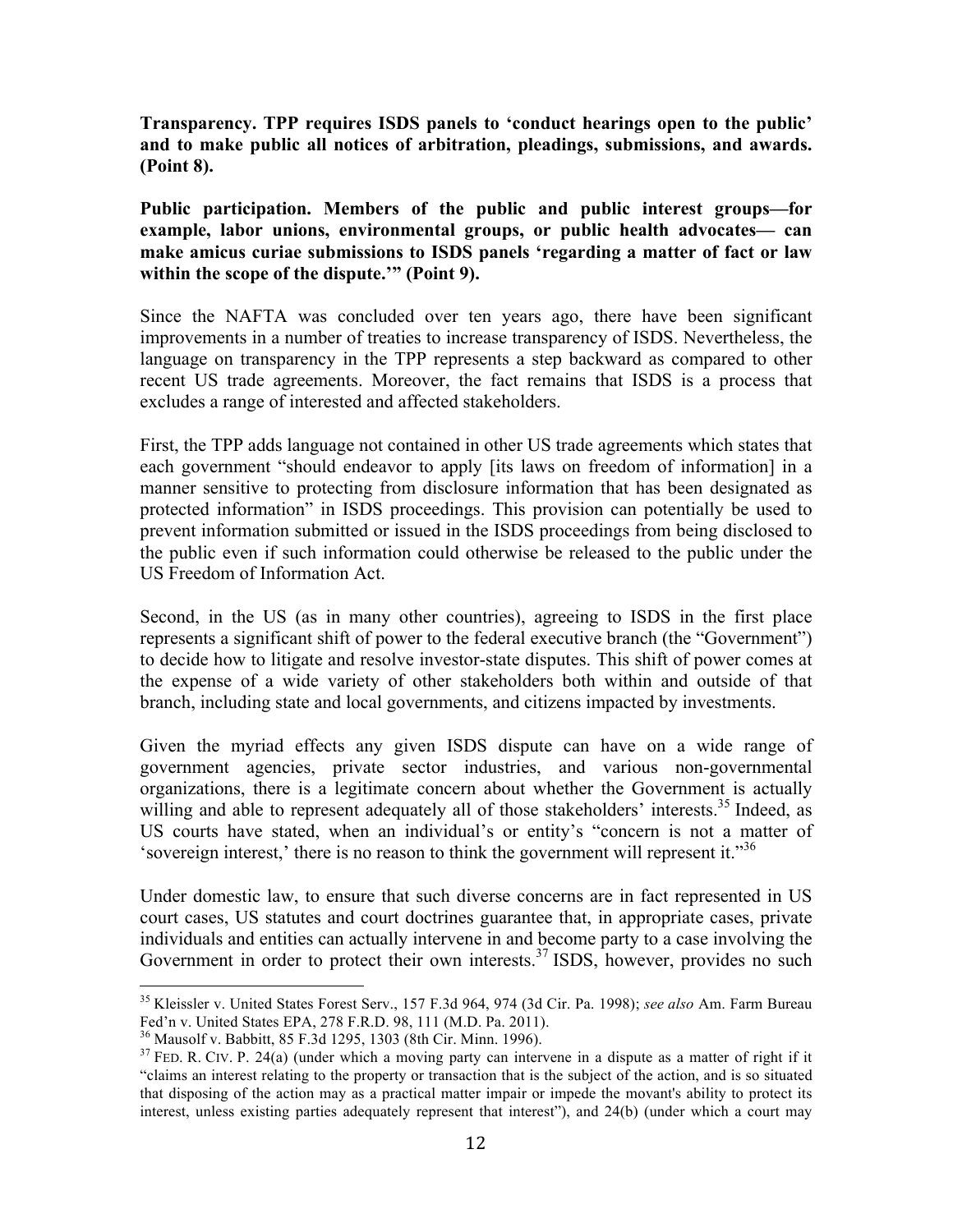safeguards. There is no right for interested or affected domestic constituents to intervene in those Government-defended arbitrations. Under the language of the TPP, the only avenue that interested or affected individuals or entities can pursue to ensure their positions are raised before an ISDS tribunal is to try to make a submission to the tribunal as an *amicus curiae*, a potentially useful, but relatively powerless option that the tribunal has significant latitude to allow or disallow.<sup>38</sup> Consequently, the vast range of constituents that may be affected by ISDS disputes must simply hope that the Government represents their interests in ISDS cases when adopting litigation strategies or settlement options.

As has been recognized by US courts and commentators, giving the government such broad powers to unilaterally determine what arguments to make and what settlements to adopt can significantly – and negatively – impact the rights and interests of non-parties to the litigation.<sup>39</sup> Indeed, it has been often noted that the government's efforts to dispose of cases through settlements are not always consistent with public interests.<sup>40</sup> In this context, as one academic has noted, "consent of the *Government*" to resolve a case is not necessarily the same as "consent of the *governed*."<sup>41</sup> Accordingly, some mechanisms exist in US law for public and court oversight of settlement agreements and consent decrees. These include state and federal rules requiring the Government to give the public notice of and an opportunity to comment on certain settlement agreements the

<sup>&</sup>lt;u> 1989 - Andrea San Andrea San Andrea San Andrea San Andrea San Andrea San Andrea San Andrea San Andrea San An</u> permit a moving party not covered by 24(a) to intervene if it "has a claim or defense that shares with the main action a common question of law or fact.").

<sup>&</sup>lt;sup>38</sup> Federal legislation implementing US trade agreements also include provisions regarding the relationship between state and federal law. Implementing legislation for the NAFTA, for example, states that "the States will be involved (including involvement through the inclusion of appropriate representatives of the States) to the greatest extent practicable at each stage of the development of United States positions regarding matters [that directly relate to, or will have a direct impact on, the States] … that will be addressed … through dispute settlement processes provided for under the Agreement." 19 U.S.C.S. § 3312(b)(5). Such provision, however, does not constitute a guarantee that the affected US state's positions will prevail.<br><sup>39</sup> *See, e.g.*, Michael T. Morley, *Consent of the Governed or Consent of the Government? The Problems* 

*with Consent Decrees in Government-Defendant Cases*, 16 U. PA. J. CONST. L. 637, 647-649 (2014); *see also* Kleissler v. United States Forest Serv., 157 F.3d 964 (3d Cir.1998); United States v. Union Elec. Co., 64 F.3d 1152 (8th Cir. 1995).<br><sup>40</sup> Recognizing this reality, there are federal and state law checks over certain settlement agreements

entered into by the government; these require government settlements of disputes to be in the public interest, and permit judicial review of settlements to ensure that requirement is satisfied. *See, e.g*., 42 U.S.C.S. § 9622 (requiring settlement agreements under the Comprehensive Environmental Response, Compensation, and Liability Act to be in the public interest); United States v. Akzo Coatings of Am., 949 F.2d 1409, 1435 (6th Cir. 1991) ("[I]n addition to determining whether a [consent] decree is rational and not arbitrary or capricious, we must satisfy ourselves that the terms of the decree are fair, reasonable and adequate -- in other words, consistent with the purposes that CERCLA is intended to serve.' … Protection of the public interest is the key consideration in assessing whether a decree is fair, reasonable and adequate."). New Jersey Dep't of Envtl. Protection v. Exxon Mobil Corp., UNN-L-3026-04, 23, Super. Ct. N.J. (August 25, 2015) ("New Jersey caselaw concerning settlements shows that New Jersey courts generally review settlements to ensure fairness, reasonableness, consistency with the governing statute, and public interest."). *See also* Morley, *supra* n.39 (discussing concerns regarding consent decrees and settlement agreements).

<sup>41</sup> Morley, *supra* n.39 (emphasis added).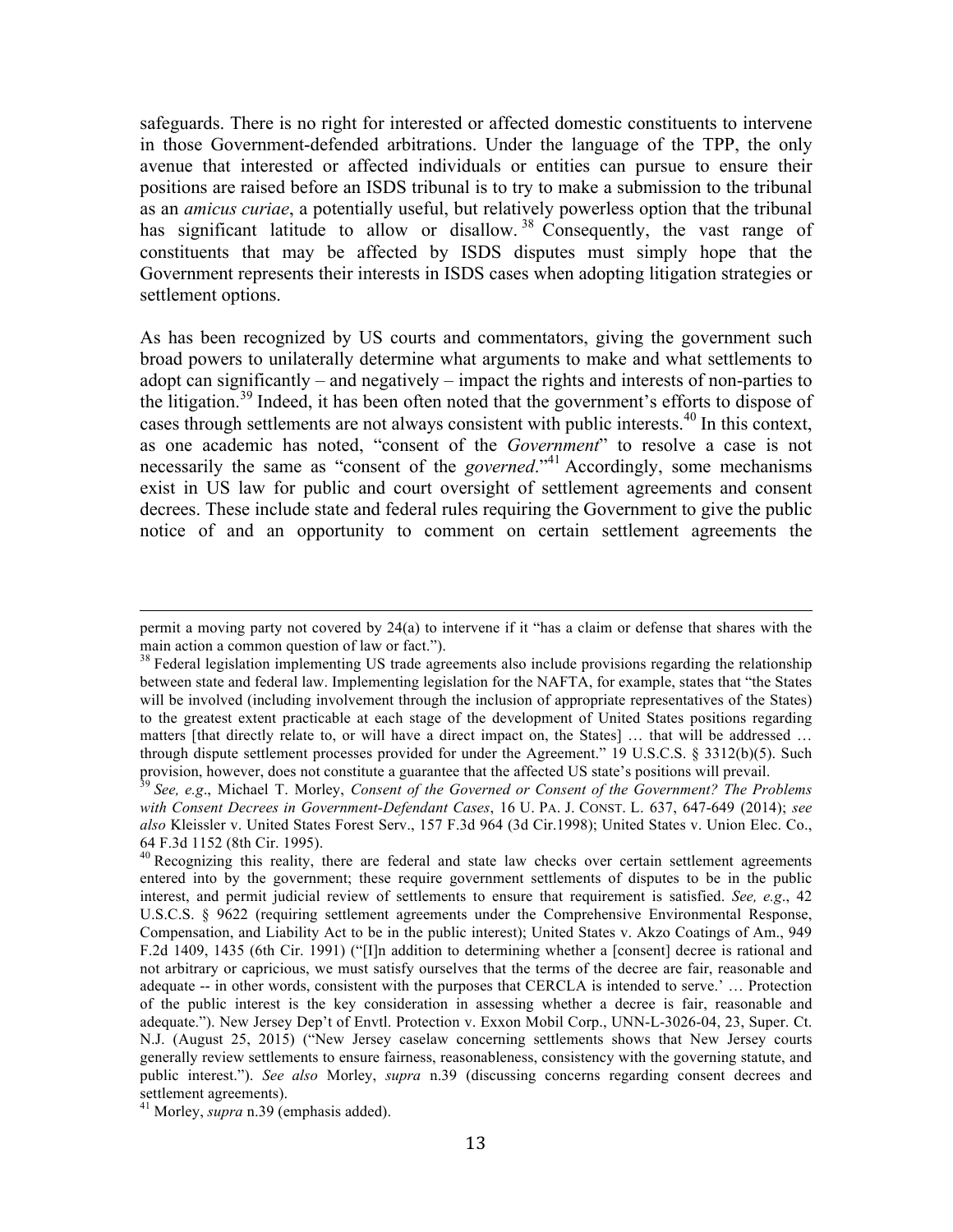Government might enter into,<sup>42</sup> and doctrines preventing enforcement of settlement agreements that try to skirt or otherwise violate the law.<sup>43</sup>

The rules of ISDS in the TPP, however, do not include those protections. There is no mechanism for public oversight of proposed or actual settlement agreements agreeing to pay funds or to reverse existing laws or policies. Indeed, even if the Government's commitment in a settlement agreement were illegal or unconstitutional under US law, the Government would still likely be bound to that settlement agreement as a matter of international law and could be held liable under the TPP for violating the settlement.  $44$ The power of the Government to determine whether and how to try to settle ISDS claims, therefore, is largely unchecked.

One can imagine, for example, a decision by the Government to settle an ISDS case brought by a foreign investor challenging a state environmental law banning use of a particular chemical deemed harmful.<sup>45</sup> In that settlement, the company would agree to drop its case if the Government conceded that the chemical was in fact safe, and committed to take action against the state to invalidate the state's law if the state did not do so itself.<sup>46</sup> The state (and/or entities within it such as environmental groups or the environmental protection agency), might maintain serious legitimate concerns regarding the safety of the chemical, and contend that the measure was in fact consistent with the TPP. Nevertheless, those entities would not have been a party to the ISDS arbitration, nor would they have been able to control the Government's defense of the ISDS case or its

<sup>42</sup> See *supra* n.40.<br><sup>43</sup> Morley, *supra* n.39, at 644, 683-688.<br><sup>44</sup> Id. If US law governed the settlement agreement, several doctrines may result in the settlement agreement being deemed void or unenforceable. If entered into in the context of the TPP, however, the parties could presumably decide to have the settlement agreement controlled by non-US law. Yet even if governed by and illegal under domestic law, ISDS cases decided to date indicate that that would not prevent a tribunal from attempting to hold the Government to the terms of the settlement agreement. (Railroad Development Corp. v. Guatemala, ICSID Case No. ARB/07/3, Award, June 29, 2012, para. 234; Kardassopolulos v. Georgia, Decision on Jurisdiction, July 7, 2007, paras. 182-184). If the settlement agreement were invalidated by a domestic court, the investor would then likely be able to pursue damages against the Government.

<sup>45</sup> *See, e.g.*, Jeremy Sharpe, *Representing a Respondent State in Investment Arbitration, in* LITIGATING INTERNATIONAL INVESTMENT DISPUTES: A PRACTITIONER'S GUIDE (Chiara Giorgetti ed., 2014) (citing the example of *Dow Agrosciences LLC v. Canada*, a NAFTA case, in which the parties agreed to a settlement agreement "memorializing withdrawal of [the investor's] arbitration claim and [the] Government of Quebec's statements concerning the safety of a certain pesticide." (*Id*. n.104). Like the TPP, the NAFTA contains language limiting arbitral awards to monetary remedies or restitution of property. This example is therefore also useful to show that different forms of relief can be agreed to in the context of settlement agreements.

<sup>&</sup>lt;sup>46</sup> The settlement agreement could be embodied in an order issued by the tribunal. Although the TPP states that final *awards* may only award monetary damages or, in some cases restitution, the TPP recognizes that *orders* could order injunctive relief or other remedies. If the state ultimately failed to comply with the settlement agreement, an ISDS tribunal could also presumably issue an award of damages against the respondent state if the tribunal retained jurisdiction over the dispute or if the investor brought a separate case based on breach of the settlement agreement. As illustrated *supra*, note 45, there is also authority for the proposition that the treaties' provisions stating that awards may only order monetary damages or restitution do not prevent governments from agreeing to provide other forms of relief.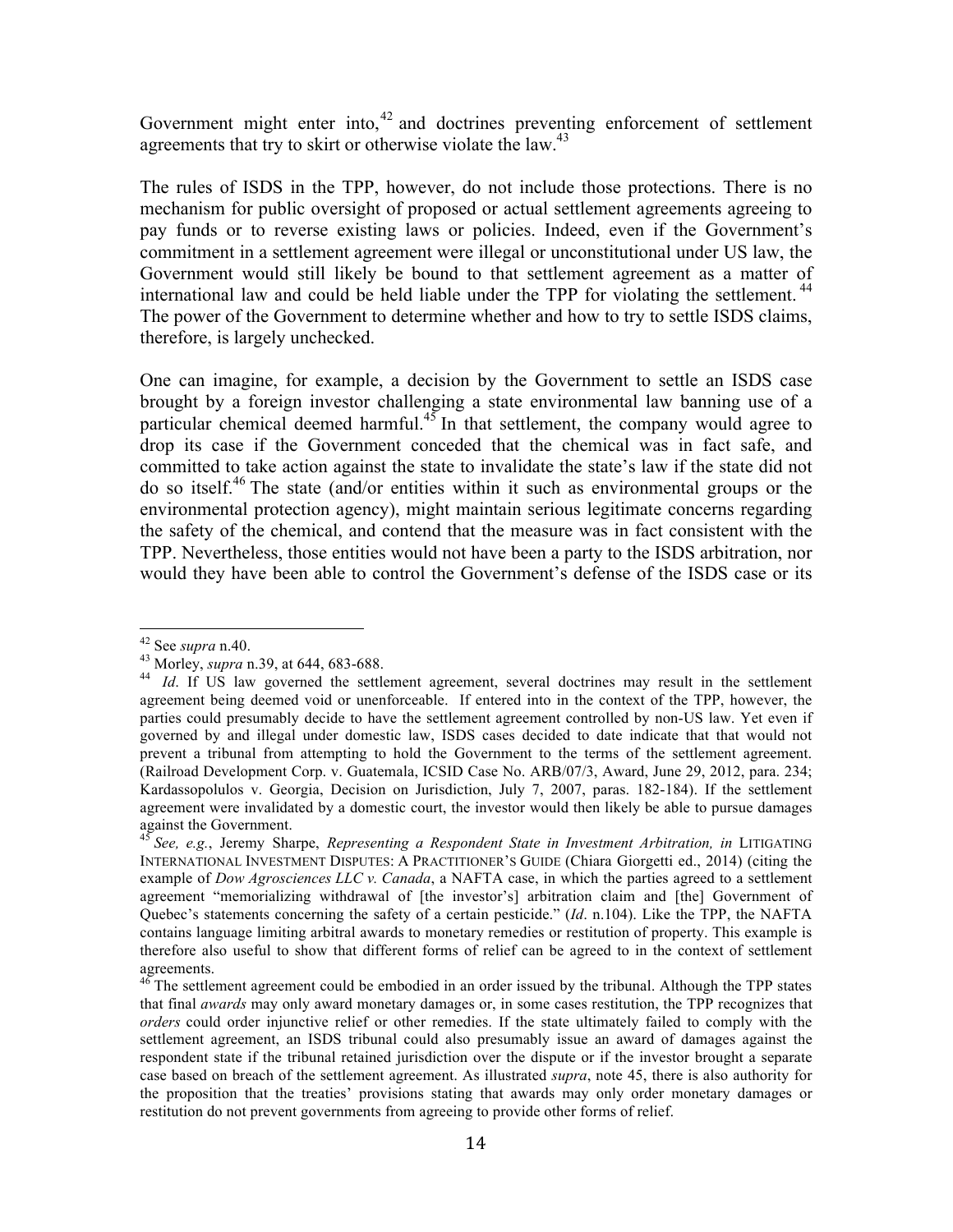settlement decision.<sup>47</sup> If the state did not agree to comply with the terms of the order, the federal Government could potentially sue the state based on preemption grounds.<sup>48</sup> There is also a risk that the Government could withhold federal funds appropriated by Congress in order to try to compel compliance with the order.<sup>49</sup>

It is possible to envision many other cases in which the Government could sacrifice disfavored domestic laws or policies through decisions on how to defend and resolve ISDS cases. In short, the provision in the TPP calling for greater transparency and input by interested parties as *amicus curiae* is a step better than the total confidentiality of many ISDS cases under other treaties; but the provisions calling for governments to defer to tribunals' determinations on confidentiality are a step backward on transparency as compared to other recent US agreements and, overall, the ISDS mechanism continues to fall far short of ensuring that the interests of the various affected parties are represented.

#### **USTR Claim: "Remedies. A government can only be required to pay monetary damages. ISDS does not and cannot require countries to change any law or regulation." (Point 10).**

The US's investment treaties have long contained provisions stating that ISDS tribunals may only order payment of monetary damages or, in some cases, restitution. Thus, this is not a new development. Nevertheless, it is important to highlight some limits of this assertion.

First, while this may be technically true, the awards may be such that the government is effectively required to abandon or change its laws or regulations.

Second, as the TPP expressly recognizes, the tribunal can order other types of relief as "interim measures" while the dispute is pending. $50$ 

Third, respondent states defending the cases could presumably consent to provide other forms of relief as part of a settlement agreement recorded as part of a tribunal's order or award. $51$ 

<sup>&</sup>lt;sup>47</sup> See *supra* n.38 (referring to US requirements to consult).<br><sup>48</sup> Implementing legislation of the NAFTA and other US agreements recognize the ability of the United States to sue US states to declare a law or its application invalid. *See, e.g.*, 19 U.S.C.S. § 3312(b).<br><sup>49</sup> See William S. Dodge, *Investor-State Dispute Settlement between Developed Countries: Restrictions on* 

*the Australia-United States Free Trade Agreement*, 39 VANDERBILT J. INT'L L. 1, 20-21 (2006):

The National Conference of State Legislatures (NCSL) has sought assurances "that the federal government will not shift the cost of compensation under a Chapter 11 award to states whose measures are challenged and will not withhold federal funds otherwise appropriated by the Congress to a state as a means of enforcing compliance with provisions of NAFTA." The NCSL has also asked the federal government not to "seek to preempt state law as a means of enforcing compliance with NAFTA without expressly stated intent to do so by the Congress." The federal government has provided only the latter assurance.

<sup>(</sup>Internal citations omitted).

<sup>50</sup> Ch. 9, art. 9.22(9). <sup>51</sup> *See supra* n.45.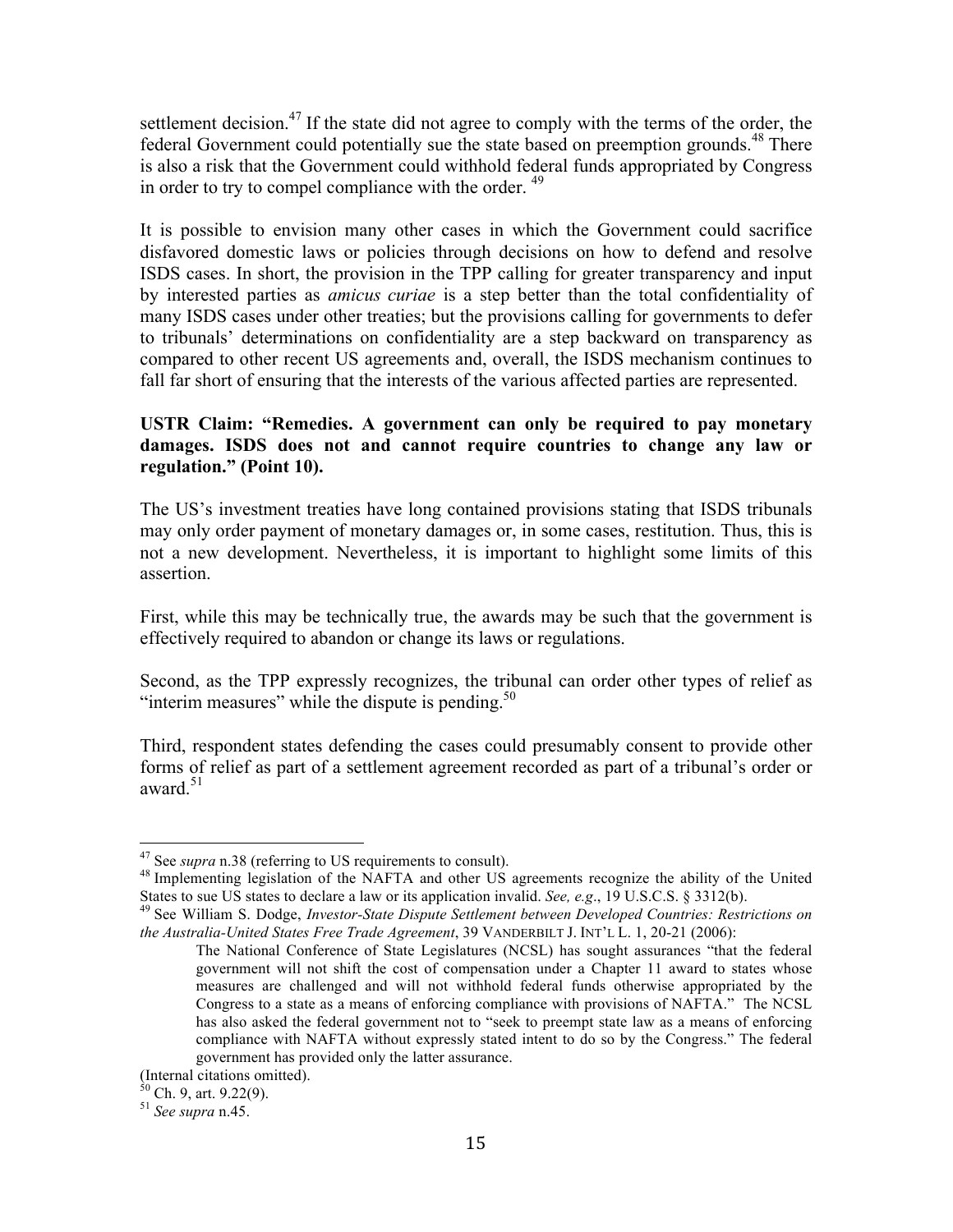Fourth, if the challenged measure is a measure taken by a local or state government entity, federal preemption may require the local or state government to actually abandon that measure.

#### **USTR Claim: "Challenge of awards. All ISDS awards are subject to subsequent review either by domestic courts or international review panels." (Point 11).**

Review and enforcement of international arbitral awards is primarily governed by two treaties – the New York Convention and the ICSID Convention – and the TPP does not change that.

Under each of those treaties, arbitral awards can only be challenged on narrow grounds. Errors committed by an ISDS tribunal when reviewing the facts or interpreting the law, for example, are not bases for overturning awards under either the New York Convention or the ICSID Convention.

The New York Convention allows challenges to arbitral awards to be brought before domestic courts, and also allows awards to be challenged on the grounds that they are inconsistent with public policy. The ICSID Convention, in contrast, does not permit challenges to be brought before domestic courts. Challenges must be brought before a new panel of private arbitrators. And unlike under the New York Convention, under the ICSID Convention, there is no possibility to challenge awards on the ground that they violate public policy.

Under both the New York Convention and ICSID Convention, challenges to awards are only very rarely successful. There is no system of appeals similar to what exists in domestic courts.

Notably, however, what is not reflected in the USTR's claim is that the TPP contains a new annex to the investment chapter, Annex 9-L, which further expands the role of arbitration and enforcement of arbitral awards under the New York and ICSID Conventions, and minimizes the role of domestic courts. More specifically, new provisions added in that annex dictate that certain contracts between the federal government and investors or investments<sup>52</sup> must be decided through arbitration.<sup>53</sup> Even if

<sup>&</sup>lt;sup>52</sup> Article 9.18 of the TPP allows investors to arbitrate claims that the government has violated an "investment agreement." An "investment agreement" is defined in Article 9.1 as the following (explanatory footnotes omitted):

**Investment agreement** means a written agreement that is concluded and takes effect after the date of entry into force of this Agreement between an authority at the central level of government of a Party and a covered investment or an investor of another Party and that creates an exchange of rights and obligations, binding on both parties under the law applicable under Article 9.24(2) (Governing Law), on which the covered investment or the investor relies in establishing or acquiring a covered investment other than the written agreement itself, and that grants rights to the covered investment or investor:

<sup>(</sup>a) with respect to natural resources that a national authority controls, such as oil, natural gas, rare earth minerals, timber, gold, iron ore and other similar resources, including for their exploration, extraction, refining, transportation, distribution or sale;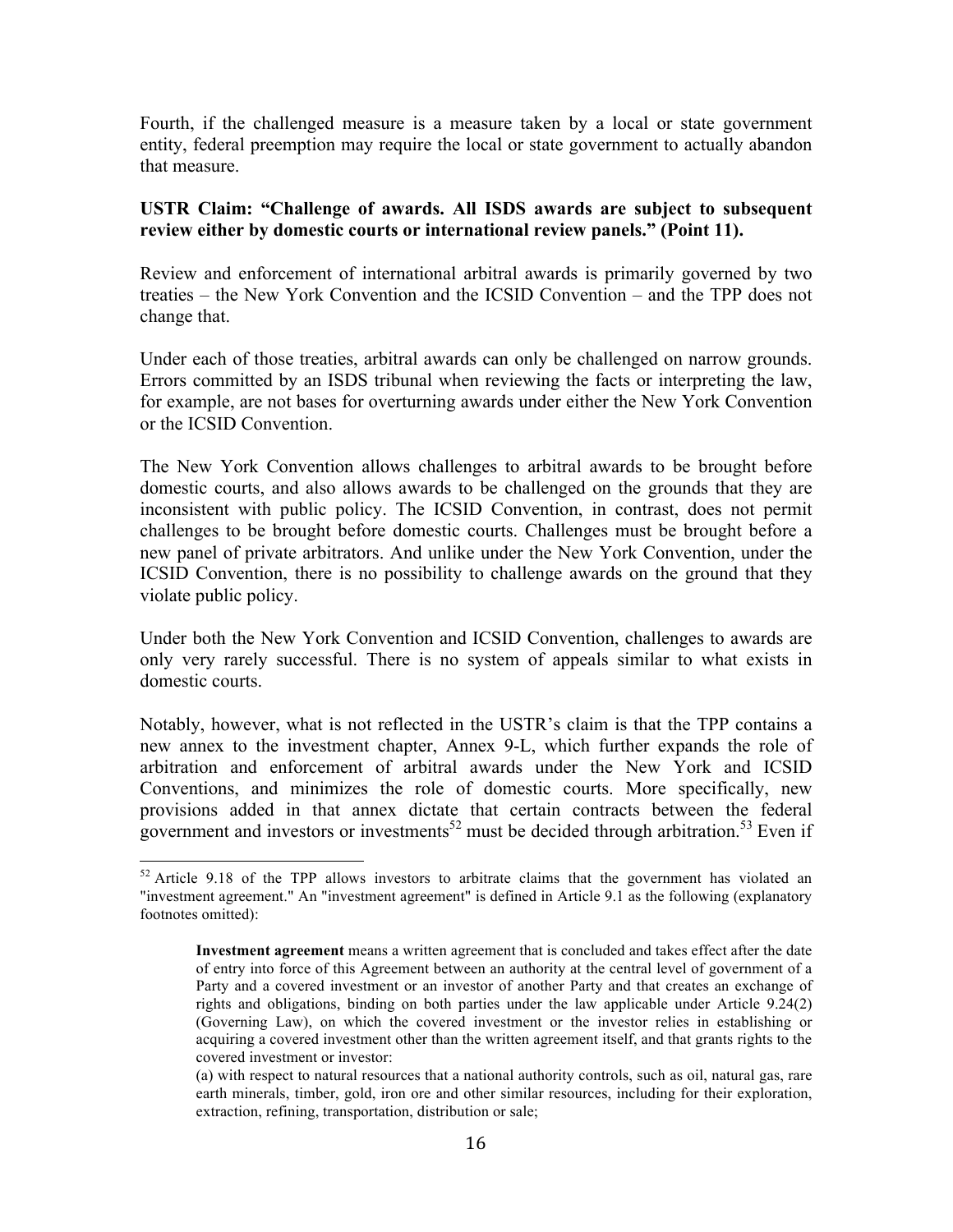the contract required litigation of any contract dispute in domestic courts, the investor would be able to override that provision and take its claim to international arbitration instead. If the foreign investor opts for arbitration, the government will have to comply with that choice, losing its right to defend the case before domestic courts, as well as its rights under domestic law to appeal decisions that incorrectly interpret applicable contract law or make errors in reviewing the relevant facts.

Looking at implications for US law, these new requirements are a significant change from current practice and inconsistent with longstanding federal policy embodied in the Tucker Act. That law requires claims against the federal Government seeking compensation for contract breach to be litigated in the Court of Federal Claims and reviewed in the Federal Circuit.<sup>54</sup> To help enforce that policy, other courts scrutinize plaintiffs' claims to ensure that they do not seek to avoid "the Court of Federal Claims' exclusive jurisdiction" by artfully framing their complaints as tort instead of contract suits.<sup>55</sup>

<u> 1989 - Andrea San Andrea San Andrea San Andrea San Andrea San Andrea San Andrea San Andrea San Andrea San An</u>

entity and foreign investor/investment had a contractual provision that required litigation of any or all disputes in US courts, the TPP would override that exclusive forum selection clause and mandate arbitration of the dispute.

Annex 9-L(A) states:

1. An investor of a Party may not submit to arbitration a claim for breach of an investment agreement under Article  $9.18.1(a)(i)(C)$  (Submission of a Claim to Arbitration) or Article  $9.18.1(b)(i)(C)$  if the investment agreement provides the respondent's consent for the investor to arbitrate the alleged breach of the investment agreement and further provides that:

(a) a claim may be submitted for breach of the investment agreement under at least one of the following alternatives:

(i) the ICSID Convention and the ICSID Rules of Procedure for Arbitration Proceedings, provided that both the respondent and the Party of the investor are parties to the ICSID Convention;

(ii) the ICSID Additional Facility Rules, provided that either the respondent or the Party of the investor is a party to the ICSID Convention;

(iii) the UNCITRAL Arbitration Rules;

(iv) the ICC Arbitration Rules; or

(v) the LCIA Arbitration Rules; and

(b) in the case of arbitration not under the ICSID Convention, the legal place of the arbitration shall be:

(i) in the territory of a State that is party to the New York Convention; and

(ii) outside the territory of the respondent.

<sup>(</sup>b) to supply services on behalf of the Party for consumption by the general public for: power generation or distribution, water treatment or distribution, telecommunications, or other similar services supplied on behalf of the Party for consumption by the general public; or

<sup>(</sup>c) to undertake infrastructure projects, such as the construction of roads, bridges, canals, dams or pipelines or other similar projects; provided, however, that the infrastructure is not for the exclusive or predominant use and benefit of the government.<br><sup>53</sup> Annex 9-L(A)(1). This provision provides that, even if the contract between the federal government

<sup>54</sup> See 28 U.S.C. §§ 1491(a)(1), 1346(a)(2). This law is referred to as the "Tucker Act". Tucker Act claims for \$10,000 or less may also be litigated in federal district courts. Those claims, however, may only be reviewed on appeal in the Federal Circuit. See Union Pac. R.R. Co. v. United States ex rel. United States Army Corps of Eng'rs, 591 F.3d 1311, 1314-1315 (10th Cir. 2010). <sup>55</sup> *Union Pac. R.R. Co*., *supra* n.54, at 1314.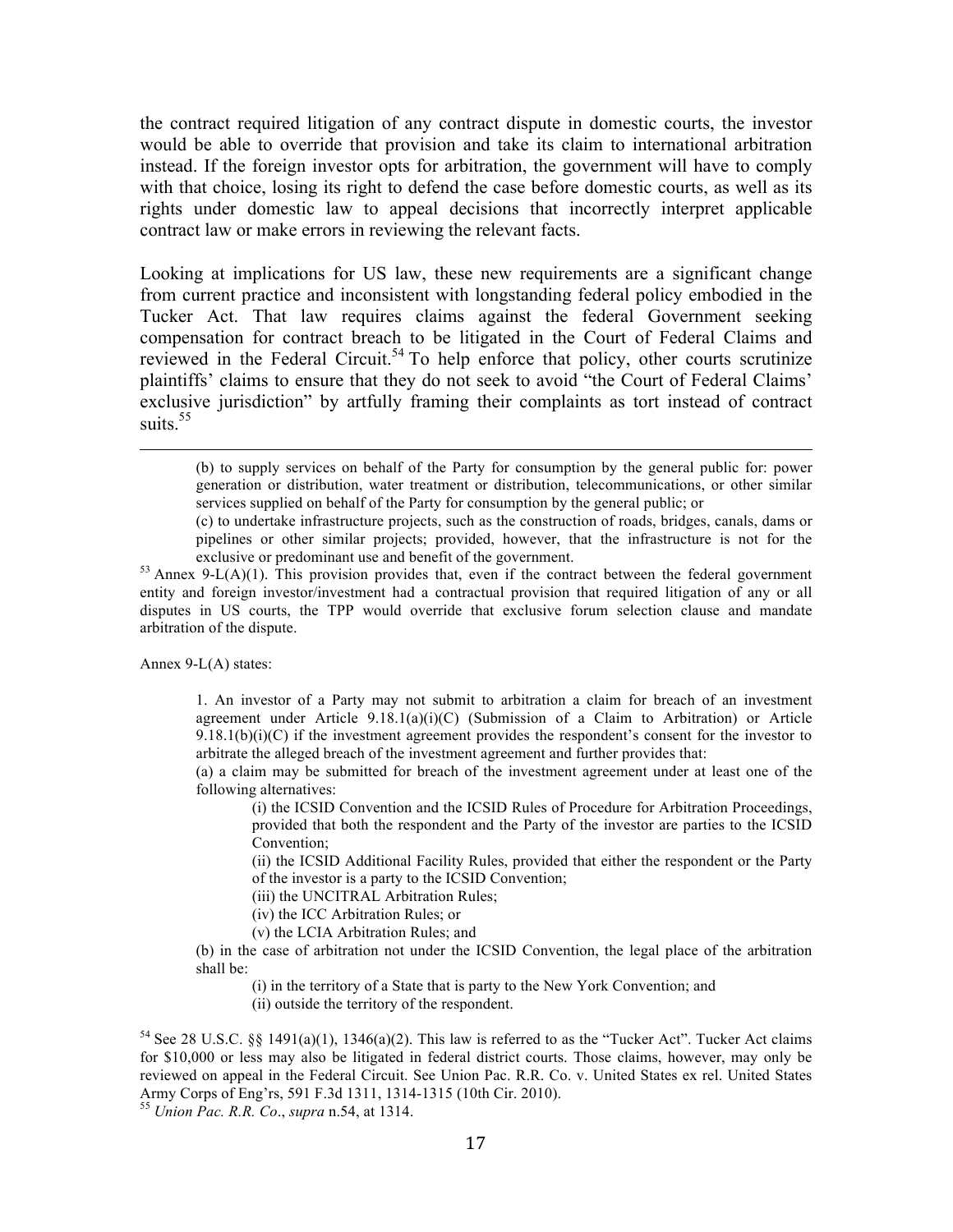This policy and practice of centralizing judicial authority "has an obvious purpose uniformity" in interpretation, application, and development of principles and norms of US contract law.<sup>56</sup> This enables the federal government to "use the same language in its contracts … and be confident that it will have the same contractual rights and obligations everywhere."<sup>57</sup>

The ISDS provisions in the TPP, however, abandon that policy, and allow international arbitral tribunals – not judges of the Federal Court of Claims – to interpret and apply US contract law. This gives ISDS tribunals the ability not even granted to other US state or federal courts to shape the meaning of US contract law and to issue decisions without any possibility of having their erroneous decisions appealed.

#### **Other "Additions"**

Many of the "upgrades and improvements" referred to by the USTR have been expressly or implicitly included in agreements since at least the NAFTA. These include the following:

#### **USTR Claim: "Expert reports. A panel can consult independent experts to help resolve a dispute." (Point 14).**

Similar language can be found in other treaties including the NAFTA (art. 1133), and US-Peru FTA (art. 10.24).

#### **USTR Claim: "Binding interpretations. TPP countries can agree on authoritative interpretations of ISDS provisions that 'shall be binding on a tribunal.'" (Point 15).**

This has been a common feature of US treaties since NAFTA (art. 1131), and can be an important mechanism for states to exert some control over arbitral tribunals. There appear, however, to be limits to its actual use. For example, although the provision has been included in the NAFTA and all other investment treaties/investment chapters concluded by the US since the NAFTA, this mechanism has only been used *once* to clarify the interpretation of a substantive protection. (It was used to clarify the meaning of FET under the NAFTA in 2001).

#### **USTR Claim: "Consolidation. A panel can consolidate different claims that 'arise out of the same events or circumstances.' This protects against harassment through duplicative litigation." (Point 16).**

 <sup>56</sup> *Id*. at 1315. <sup>57</sup> *Id*.